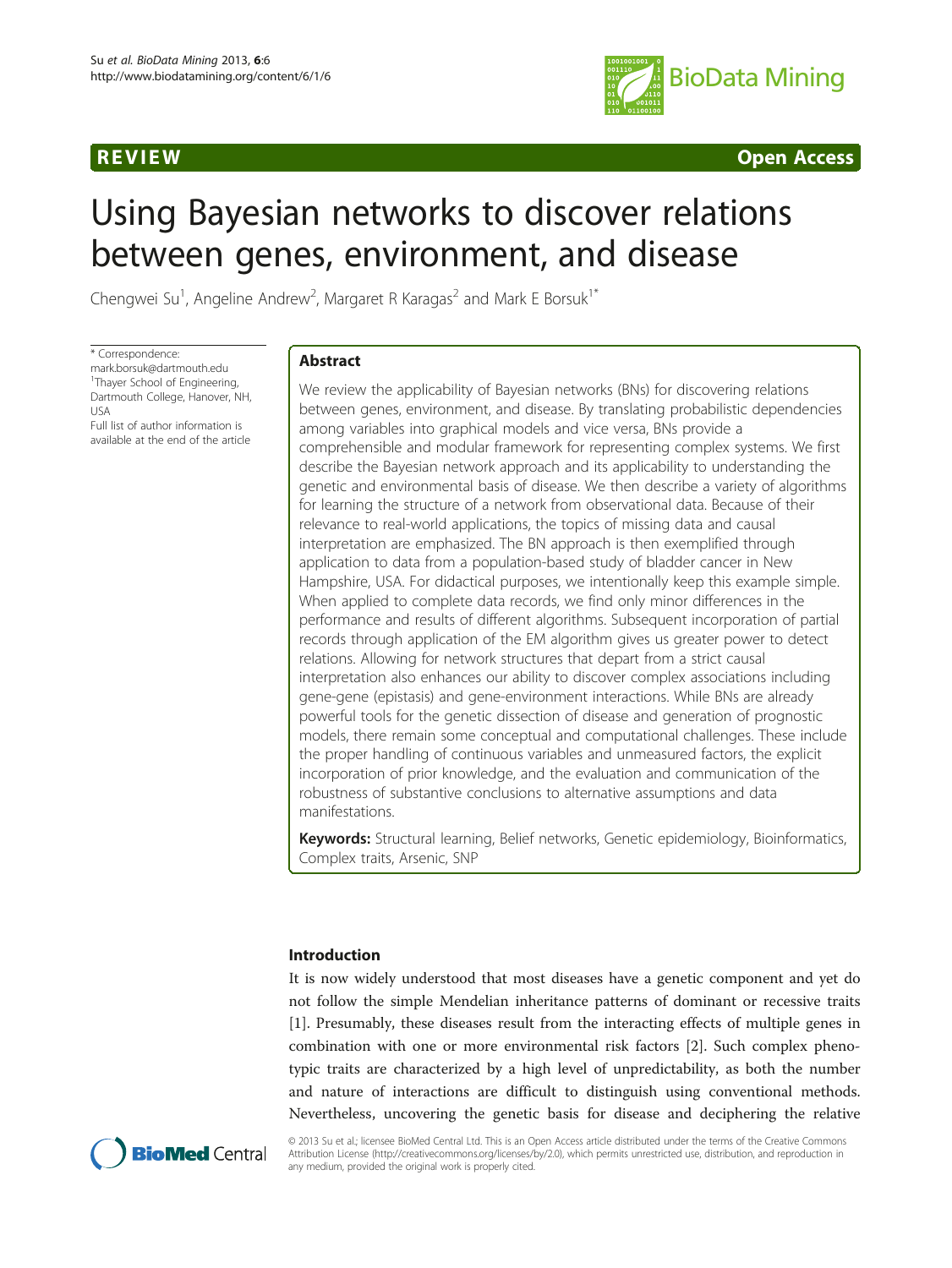<span id="page-1-0"></span>contribution of environmental exposure are critical steps toward the goal of developing an effective system of "personalized" medicine [[3,4\]](#page-19-0).

Machine learning methods, in particular Bayesian networks (BNs), have the potential to help disentangle the web of relations among genes, environment, and disease [\[5](#page-19-0)]. BNs are a multivariate modelling method able to simultaneously account for gene-gene (epistasis) and gene-environment interactions, as well as leverage the diagnostic potential of clinical or physiological factors [\[6](#page-19-0)]. BNs also lead directly to prognostic models: a constructed network, however complex, can be used to efficiently compute the probability that an individual with a particular genotype and environmental exposure will exhibit the phenotype of interest. BNs have been applied in a variety of settings for the purposes of causal study and probabilistic prediction, including medical diagnosis, crime and terrorism risk, forensic science, and ecological conservation (see [[7\]](#page-19-0)). In bioinformatics, they have been used to analyze gene expression data [[8,9\]](#page-19-0), derive protein signaling networks [[10-12\]](#page-19-0), predict protein-protein interactions [\[13\]](#page-19-0), perform pedigree analysis [[14\]](#page-19-0), conduct genetic epidemiological studies [[5](#page-19-0)], and assess the performance of microsatellite markers on cancer recurrence [[15\]](#page-19-0). In this paper, we review the potential for BNs to contribute to revealing the genetic and environmental basis of disease.

### Bayesian networks

A Bayesian network is a graphical model of the relationships among a set of random variables. It consists of two components:

- a) A network structure in the form of a directed acyclic graph (DAG). In this graph, nodes represent the random variables and directed edges represent stochastic dependencies among variables.
- b) A set of conditional probability distributions, one for each variable, characterizing the stochastic dependencies represented by the edges. These conditional distributions are specified by the network *parameters* [\[16\]](#page-19-0).

If there is a directed edge in a DAG from node Y to node  $Z$ , Y is said to be a *parent* of Z; likewise Z is called a *child* of Y. An important feature of a BN is that each variable represented by a node is understood to be conditionally independent of the set of all its predecessors in the graph, given the values of its parents [\[17](#page-19-0)]. In other words, the absence of a directly connecting arrow between any two nodes implies that these two variables are independent given the values of any intermediate nodes. This is referred to as the Markov condition. Based on the Markov condition, the joint probability distribution for the entire set of variables represented by a BN can be decomposed into a product of conditional probabilities using the graphical structure and the chain rule of probability calculus:

$$
p(x|\theta) = \prod_{i=1}^{n} p(x_i|pa(x_i), \theta_i)
$$
\n(1)

where  $\mathbf{x} = \{x_1, \ldots, x_n\}$  are the variables (nodes in the BN) and  $\mathbf{\theta} = \{\theta_1, \ldots, \theta_n\}$  are the BN's parameters, where each  $\theta_i$  is the set of parameters necessary to specify the distribution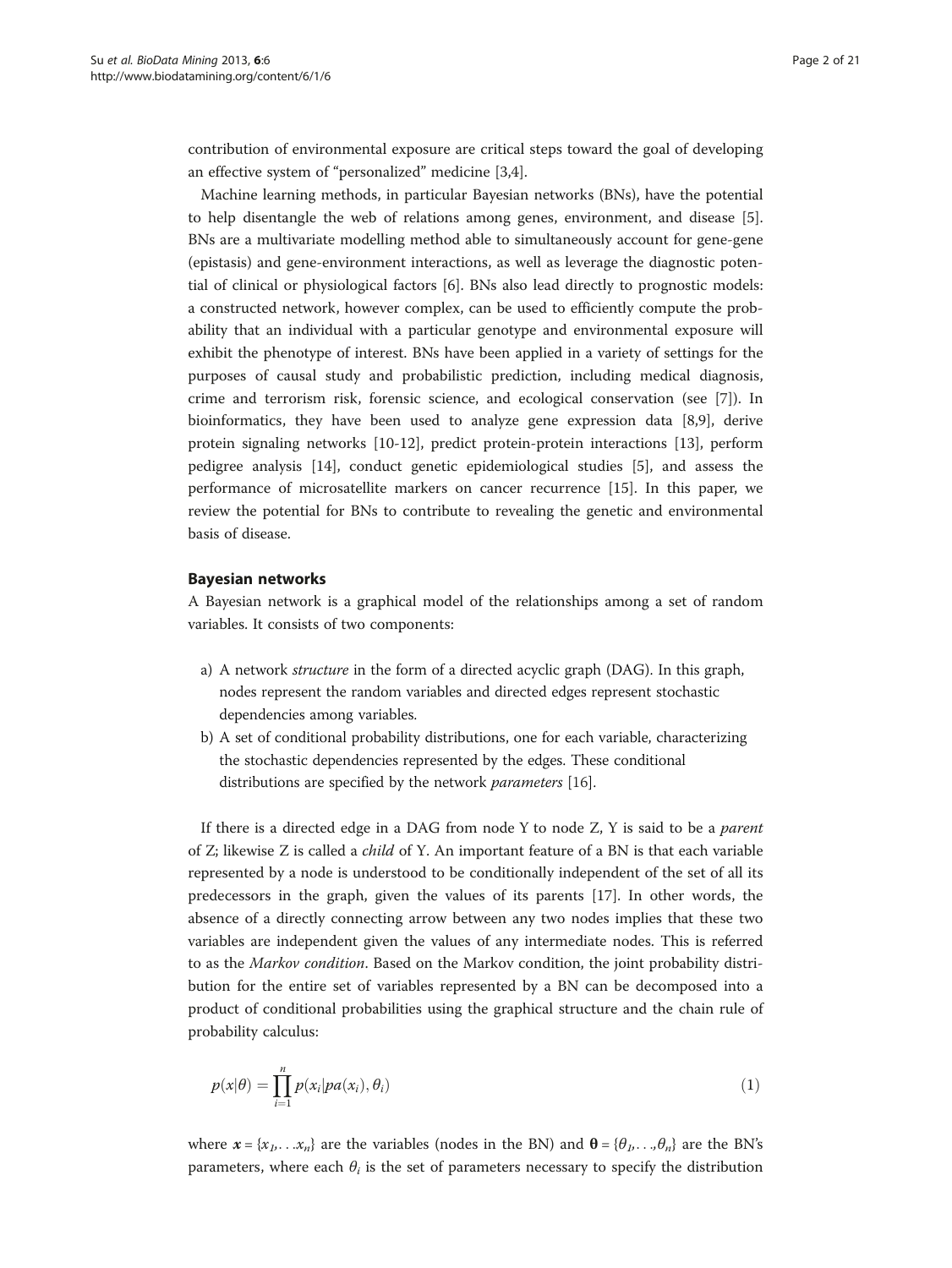<span id="page-2-0"></span>of the variable  $x_i$  given its parents  $\mathbf{pa}(x_i)$ . (We adopt the notation of [[18\]](#page-19-0) in which lower case symbols are used to indicate particular realizations of the corresponding uppercase variables.) Importantly, the factorization given by eq. [\(1](#page-1-0)) allows complex systems to be analyzed and modeled using a limited number of local relationships as building blocks.

Figure 1 illustrates a simple hypothetical BN relating the incidence of cancer (C) to an environmental exposure (E), a biomarker of exposure (B) and three single nucleotide polymorphisms (SNPs). (We assume that there are no latent or hidden variables in this particular BN.) There is an edge shown from E to C, indicating that cancer risk is understood to be dependent on environmental exposure. There is also an edge from S1 to C indicating a genetic influence on cancer susceptibility, either directly or through mediation of the exposure effect. The node S2 represents an older SNP that may be associated with S1 through evolution. These two SNPs do not necessarily need to be on the same gene or in the same region of linkage disequilibrium [[19\]](#page-19-0). Additionally, E is shown to be dependent on S3, indicating that there is a genetic component to exposure (a genetic predisposition to smoking, for example). Finally, E is a parent of B, reflecting B's role as a diagnostic biomarker of exposure. Importantly, in this graph there is no directed edge from either node S2 or S3 to C, nor from S3 to B. This implies that knowing the states of E and S1 renders C and B independent of S3 and S2. The joint distribution of all five variables can thus be factored according to equation [[1\]](#page-19-0) as:

$$
P(S1, S2, S3, E, B, C) = P(B|E) \cdot P(C|E, S1) \cdot P(E|S3) \cdot P(S1|S2) \cdot P(S3) \cdot P(S2)
$$
 (2)

If each of the five variables in Figure 1 is assumed to be binary, this factorization reduces the number of parameters (conditional probabilities) required to specify the full joint distribution from 64 to 12. This allows large networks to be parameterized from relatively small data sets while still capturing the kinds of interactions that are typical of complex traits.

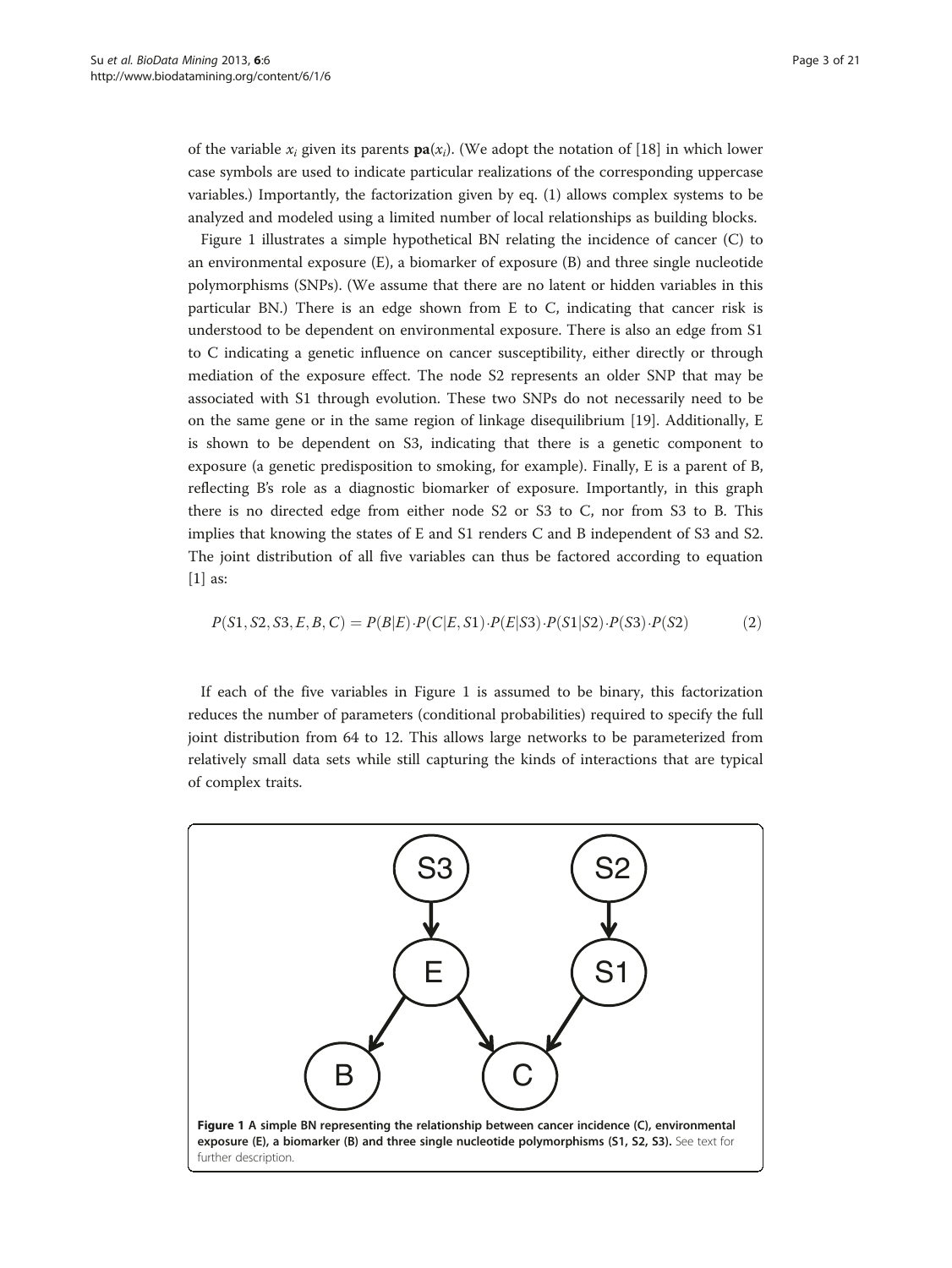#### Genetic dissection of disease

A number of recent reviews [[20-22\]](#page-19-0) emphasize the complex nature of the geneenvironment-disease relationship and call for new statistical methods to address such complexities. The parametric linear modeling framework (e.g. logistic regression) traditionally used in association studies, while familiar and easy to implement and interpret, is limited in its ability to detect interactions [\[23\]](#page-19-0). Studies employing this approach also typically start by considering only one SNP at a time and then include interaction effects only for those SNPs that exhibit independent marginal effects [[22](#page-19-0)]. This procedure ignores the broader environmental context and multigenic nature of complex disease. It also runs the risk of identifying too many associated SNPs as a result of linkage disequilibrium or evolutionarily induced dependencies.

These concerns are exemplified by the relationships shown in Figure [1](#page-2-0). A simple one-at-a-time search procedure might identify associations between C, E, and S1, as long as the environmental exposure and SNP both have direct effects on cancer. But if S1 serves primarily to mediate the effects of E on C, its role would be missed if interactions are not properly considered. Further, because of its association with S1, it is possible that S2 would be identified as being associated with C. This would introduce a redundancy if S2 and S1 are in linkage disequilibrium, or a false association if S2 and S1 are not on the same gene or region of linkage disequilibrium [[19](#page-19-0)]. Finally, traditional approaches focused exclusively on direct relations would likely overlook the roles of S3 and B, although their identification could have utility for disease prediction, identification, and prevention.

Improved procedures for implementing linear models can partially address these shortcomings by putting more emphasis on interactions [\[24\]](#page-19-0) or efficient parameterizations [[25\]](#page-19-0). Yet, the high numbers of higher-order interactions that are now believed to underlie most human disease are not compatible with the strengths of traditional statistical methods [\[26](#page-19-0)]. Multifactor dimensionality reduction (MDR) is one example of a novel computational strategy for detecting and characterizing multiple non-linear interactions in the absence of detectable marginal effects [[27,28](#page-19-0)]. MDR works by pooling genotypes from multiple loci to create new variables before subsequent associative analysis. A user-friendly open source software package for implementing MDR is freely available from [www.epistasis.org](http://www.epistasis.org).

Even after pre-processing by MDR, linear logistic regression-type methods require large sample sizes to achieve significant power. They also require focus on a single well-defined phenotype. In contrast, through efficient factorization, BNs can break down the discovery process of a complex system into separate investigations of smaller components [\[29](#page-19-0)]. This means disease phenotypes can be defined by multiple factors, including clinical or physiological diagnostic variables. Further, as opposed to creating problems of multicollinearity, the associations between candidate predictor variables are naturally accounted for when defining a BN's conditional probability distributions [[19\]](#page-19-0). In the next section, we describe the means by which BNs can be used in genetic association studies.

# Structural learning

Learning a BN can refer to data-based inference of either: (i) the conditional probability parameters for a given structure or (ii) the underlying graphical structure itself. We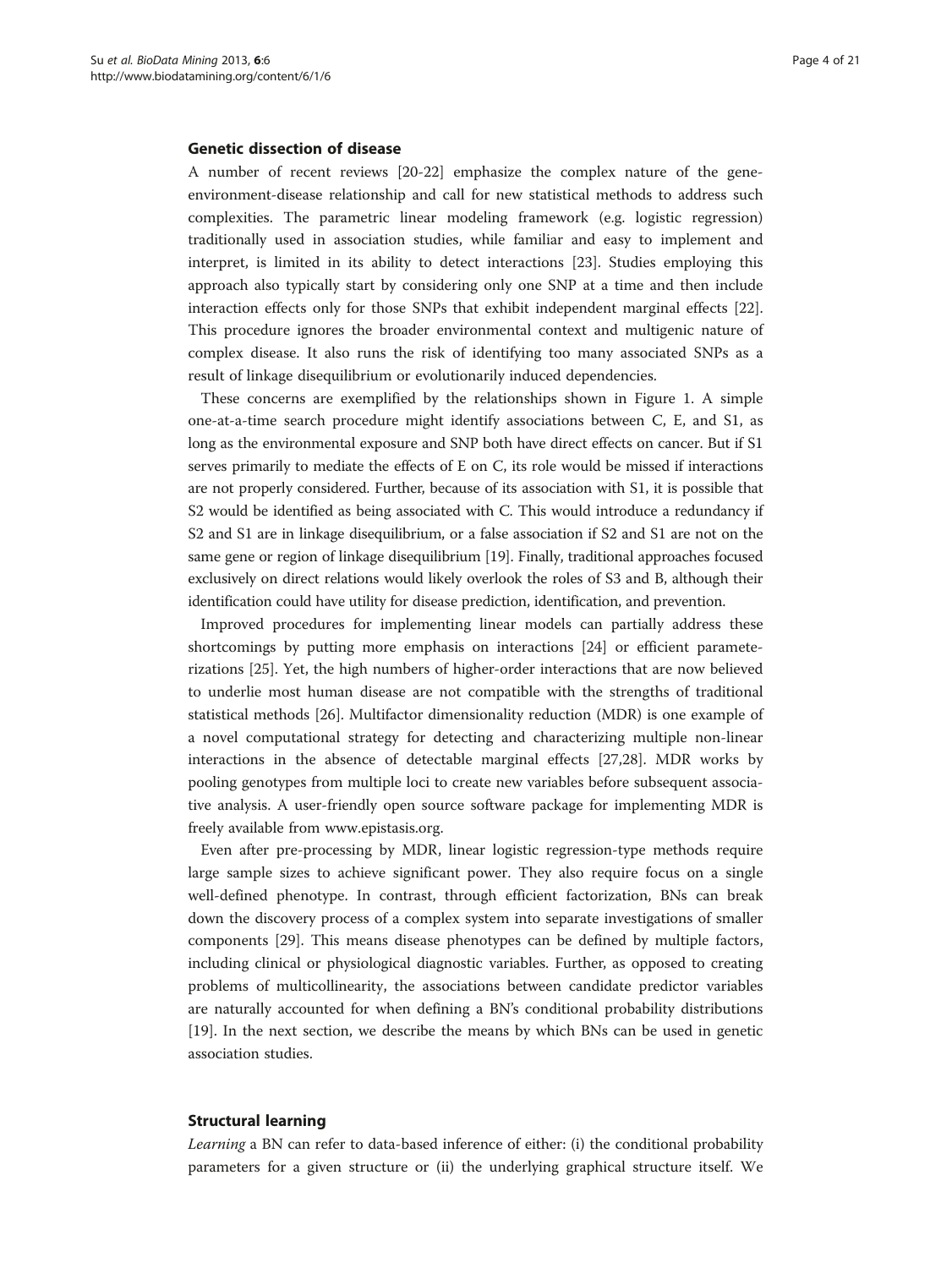focus here on the process of structural learning, as the discovery of novel relations between genes, the environment, and disease is typically considered a harder problem of greater interest than the estimation of effect strength for a known factor. Often, parameter values are estimated concurrently as part of structural learning.

# Methodological approaches

Many techniques have been developed to learn the structure of BNs from data. Generally, the available algorithms can be classified into two types of approaches, constraint-based and score-based:

• Constraint-based methods focus on identifying conditional independence relationships (i.e., Markov conditions) between variables using observed data. These conditional independencies can then be used to constrain the underlying network structure. This approach was pioneered by Glymour et al. [\[30\]](#page-19-0), Spirtes et al. [[31](#page-19-0)], and Verma and Pearl [\[32\]](#page-19-0). Typically, hypothesis testing procedures, such as the  $\chi^2$ test, are first used to remove edges from a fully connected undirected graph based on findings of unconditional independence. Next, directions are added to edges between nodes according to the *d-separation* criterion (short for *directed* separation). If X, Y, Z are three disjoint sets of nodes in a BN, then Y is said to d-separate X from Z if and only if Y blocks every path from a node in X to a node in Z [[18](#page-19-0)]. In Figure [1,](#page-2-0) node E d-separates both B and C from S3, and S1 d-separates C from S2 (all serial paths). As part of a divergent path, E also d-separates nodes B and C from each other. Importantly, however, node C does not d-separate E from S1 because *convergent* paths are *not* blocked when conditioning upon the node at the convergence point or its descendants.

All d-separation relations between nodes in a graph imply conditional independence relations between the corresponding variables. The difference between the probabilistic dependencies implied by serial, divergent, and convergent paths, therefore, is essential to inferring edge direction from statistical analysis of data. Therefore, if the graph in Figure [1](#page-2-0) represents the true underlying dependence structure, we would expect to find the corresponding conditional independencies in the data. However, it is not always the case that a particular set of conditional independencies specify a unique directed graph. Alternatively, the power of a particular data set to identify conditional independencies may be limited by sample size or survey design. In such cases, most constraint-based structural learning algorithms either return the set of all directed graphs that are consistent with the input data, or simply return a single, partially directed graph that only assigns directions to the edges whose d-separation implications are empirically supported. This latter type of output is a concise way of revealing all the structures that are observationally equivalent. When the directions of some edges remain ambiguous, the graph can be used to identify what additional data collection efforts are required to better reveal the underlying structure.

• Score-based methods consider a number of possible BN structures and assign a score to each that measures how well it explains the observed set of data. The algorithms then typically return the single structure that maximizes the score. As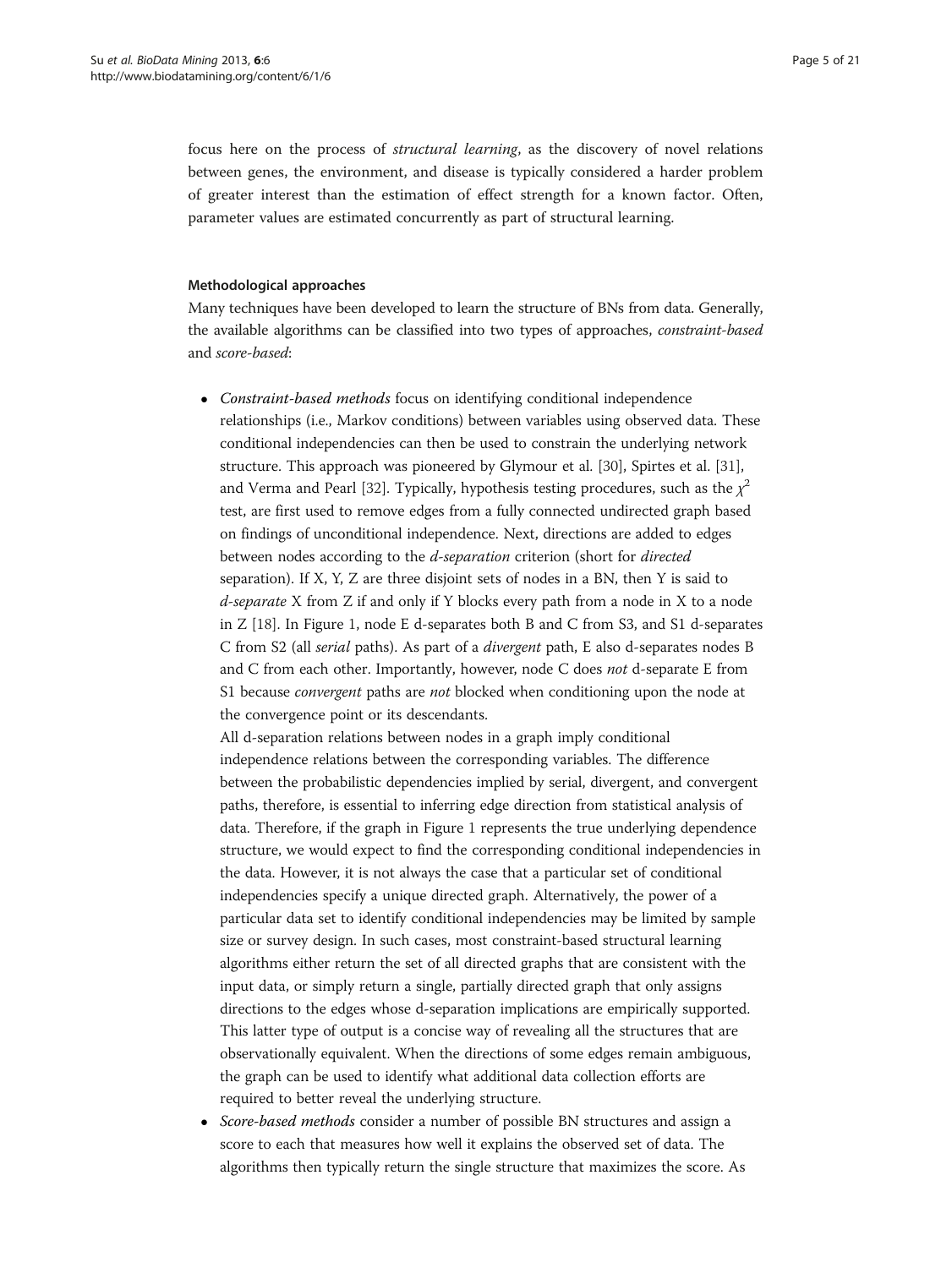the number of potential structures is super-exponential in the number of nodes, even systems with few variables have too many possible network structures to allow for an exhaustive search. Therefore, since the initial work of Chickering et al. [\[33](#page-19-0)] and Spirtes and Meek [[34](#page-19-0)], most score-based algorithms have employed heuristic search techniques, such as hill-climbing or simulated annealing. There are a number of possible criteria to use for scoring BN structures. Ideally, as both the structure and parameters of the BN are typically unknown, the full marginal likelihood should be computed [[35](#page-19-0)]. However, the computation of the full likelihood over both the parameter space and structure space is impractical for all but the smallest networks, requiring approximations such as the Bayesian Information Criterion (BIC) to be used. The BIC score (also known as the Schwarz Information Criterion and equivalent to the Minimum Description Length), can be written as:

$$
BIC = \log\left(p\left(D\middle|\hat{\theta}, G\right)\right) - \frac{n_p}{2}\log\left(N\right) \tag{3}
$$

where  $p \big( D \big | \hat{\theta},G \big)$  is the likelihood of the data D according to estimated parameters  $\hat{\theta}$ and structure G, N is the sample size of the dataset, and  $n_p$  is the number of parameters. The second term serves to penalize networks with many edges, thus the BIC will lead to a preference for simpler graphs. For large N, the highest scoring model often has parameters that are close to the maximum likelihood values.

When a greater tolerance for complex networks is desired (e.g., in the exploratory phase of analysis), the Akaike information criterion (AIC) provides an alternative scoring function:

$$
AIC = \log(p(D|\hat{\theta}, G)) - n_p \tag{4}
$$

The AIC penalizes less harshly for the inclusion of additional edges (and their associated parameters). It is important to note that the maximum likelihood itself cannot be used as a score function, as without the inclusion of a penalty term it would always lead to selection of a completely connected network.

Cooper and Herkovits [[36\]](#page-19-0) propose the K2 score, which corresponds to the Bayesian posterior for the special case of a uniform prior on both the structure and parameters. The contribution of each variable to the logarithm of the K2 score can be written as:

$$
\log(K2(X_i)) = \sum_{j=1}^{q_i} \left( ln \left( \frac{(r_i - 1)!}{(N_{ij} + r_i - 1)!} \right) + \sum_{k=1}^{r_i} ln(N_{ijk}!) \right)
$$

where  $N_{ijk}$  represents the number of cases in the database in which the variable  $X_i$  took its kth value ( $k = 1, 2, \ldots, r_i$ ), and its set of parents was instantiated as its jth unique combination of values  $(j = 1, 2, \ldots, q_i)$ , and  $N_{ij} = \sum^{r_i}$  $k=1$  $N_{ijk}.$  The logarithm of the total K2 score is then the sum of the individual contributions. The K2 score is typically intermediate to the AIC and BIC in its penalization of network complexity.

Constraint-based methods can be more efficient than score-based approaches, especially when the number of samples is large. However, the detection of conditional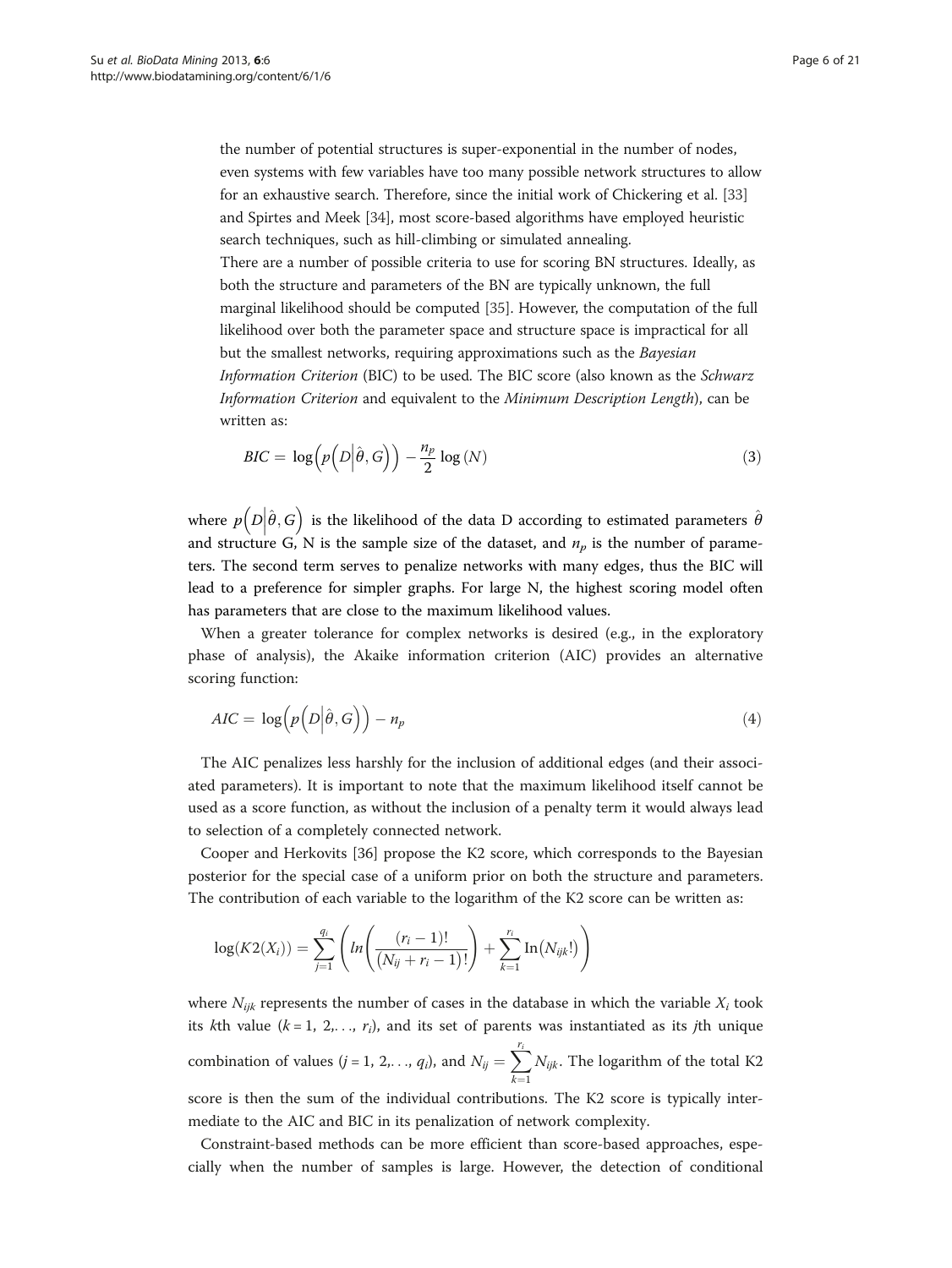independencies is sensitive to failures in hypothesis tests. Also, due to their reliance on the d-separation criterion to determine the direction of edges, they may not assign a direction to every edge. Thus, the score-based approach is generally preferred, particularly when dealing with small sample size and noisy data [\[37](#page-20-0)]. Hybrid algorithms have also been developed that combine the two conventional methods to maximize their advantages. Typically, they start with a constraint-based algorithm to find the skeleton of the network and then employ a score-based method to identify the best set of edge orientations.

# Common algorithmic implementations

There are, of course, multiple algorithms for implementing each of the approaches to structural learning described above. In this section, we review some of the more fundamental and popular algorithms. Many variants of each of these have also been developed in an attempt to improve efficiency and effectiveness. We do not attempt to provide a comprehensive review of these variants, nor do we attempt to provide a historical context for the algorithms described below. For these purposes, the reader is referred to the review by Daly et al. [\[38\]](#page-20-0).

- Grow-Shrink (GS) is a constraint-based algorithm first proposed by Margaritis and Thrun [[39](#page-20-0)] and based on the concept of the Markov blanket. The Markov blanket of a node in a BN consists of its parents, children, and its children's other parents. These represent all the variables that can give information about the variable represented by node. The GS algorithm starts with a variable X and an empty set S. The growing phase then adds variables to S as long as they are dependent on X, conditional on the variables currently in S. In the subsequent shrinking phase, variables that are rendered independent of X, based on the current members of S, are then removed from S. Of course, the efficiency and effectiveness of this step is influenced by the order in which variables are considered. Heuristically, one could order the variables according to ascending mutual information or probability of dependence with X as computed using the  $\chi^2$  statistic during the growing phase, for example [[39\]](#page-20-0). The variables remaining in S after both phases then represent an estimate of the Markov blanket of X. Together with X itself, this can be represented as a fully connected, undirected network. The possible removal and direction of edges are then addressed by examining triples of variables using the d-separation criterion. Namely, spousal links between two nodes Y and Z are removed by looking for a d-separating set around Y and Z. Directions are then given to edges whenever it is found that conditioning on a middle node creates a dependency. This entire process is then repeated for every variable and the results compiled into a single network. Finally, a heuristic is used to remove any cycles that may have been introduced by previous steps [[39](#page-20-0)].
- Incremental Association Markov Blanket (IAMB) is another constraint-based algorithm [[40](#page-20-0)] that has similar search mechanics as GS. It also attempts to recover an estimate of the Markov blanket of each variable X through two phases of addition and removal. However, IAMB uses a dynamic heuristic function to determine the ordering of candidate variables, as opposed to the static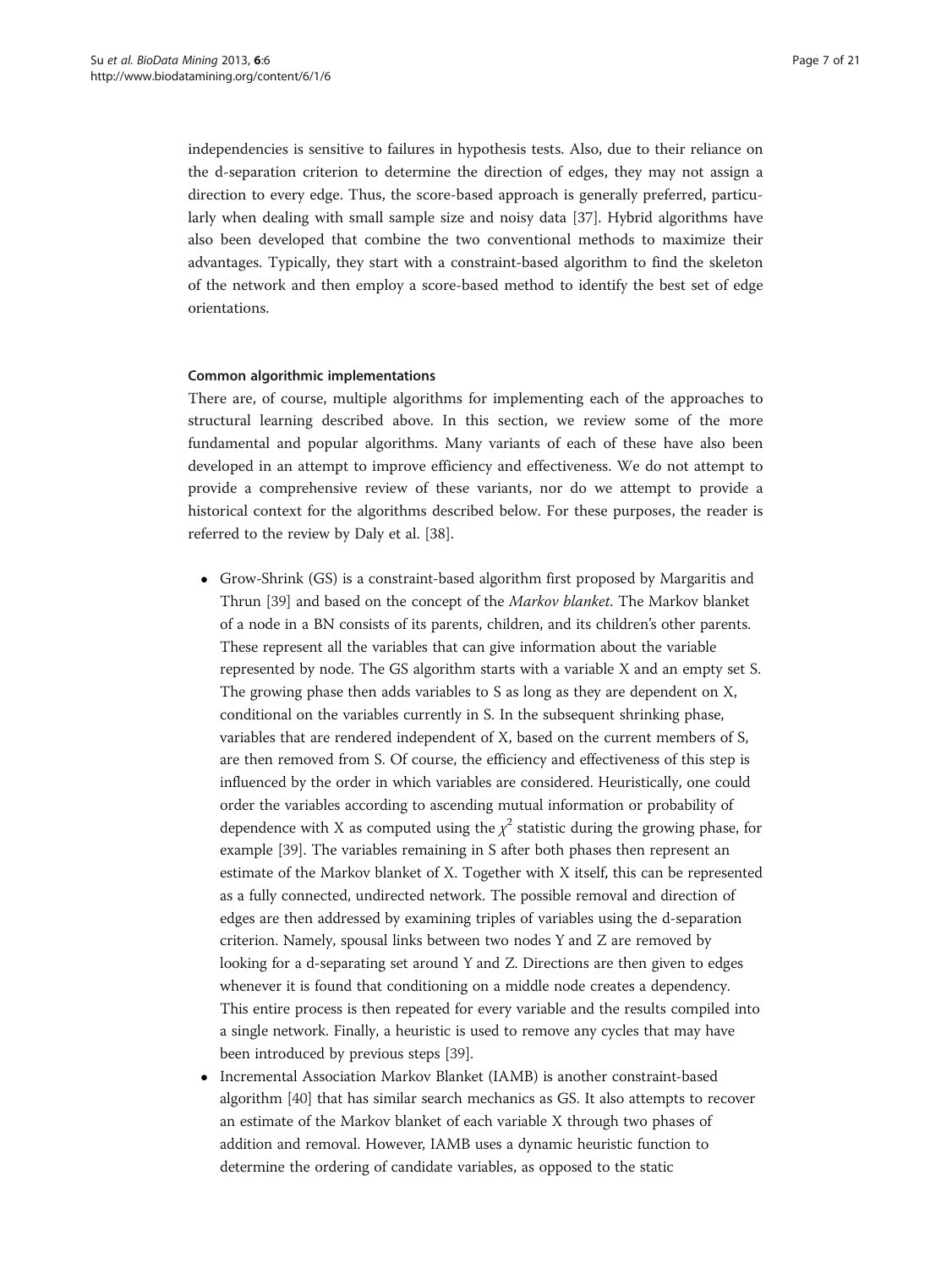determination of GS. This function is calculated as the mutual information between X and Y, conditional on the current members of the candidate Markov blanket set, S. This minimizes the size of S after the addition phase, thus reducing the number of false positives that need to be removed in the removal phase.

- Hill-Climbing (HC) is an example of a score-based algorithm [[41](#page-20-0)]. The search over structures starts from either an empty, full, or possibly random graph. Alternatively, the initial graph can be chosen according to existing knowledge. The main loop then consists of attempting every possible single-edge addition, removal, or reversal relative to the current candidate network. The change that increases the score the most then becomes the next candidate. The process iterates until a change in a single-edge no longer increases the score.
- $\bullet$  Max-Min Hill-Climbing (MMHC) is a hybrid algorithm [[42](#page-20-0)] that first learns the undirected skeleton of a graph using a constraint-based algorithm called Max-Min Parents and Children (MMPC). This is followed by the application of a score-based search to orient the edges. Like the other constraint-based algorithms described above, MMPC consists of two phases when working with each variable. In the first phase, variables are sequentially connected to X by an edge according to the maximum value of their minimum association with X, where the minimum is calculated relative to all subsets of the variables currently connected to X. In the second phase, any false positives selected in the first phase are removed according to a conditional independence test. The result is an estimate of the parents and children of each node (as opposed to the full Markov blanket). These local skeletons are then directed using a greedy hill-climbing algorithm. The difference between MMHC and a standard search is that here the search is constrained to only consider adding an edge if it remained after the constraint-based phase. This gives the algorithm the advantage of reliably scaling up to thousands of variables in reasonable computational time.

#### Handling missing values

When the data are complete, the modularity of BNs provided by the Markov condition (eq. [1](#page-1-0)) also facilitates the process of structural learning. This is because the likelihood function used as the basis for most scoring metrics can be decomposed into a product of terms, each of which depends only on a variable's parents and the conditional probability parameters. This means that candidate networks generated by small changes (adding or reversing an edge) can be evaluated locally, without regard to changes made elsewhere in the network. This allows for efficient learning algorithms.

Unfortunately, when data are incomplete – as inevitably occurs with large SNP arrays and hence gene-environment-disease data – decomposition of the likelihood function is no longer possible. This makes structural learning in the presence of missing values a computational challenge. Most state-of-the-art algorithms, including the ones reviewed in the previous section, are not able to learn BNs from incomplete data. One solution might be to simply discard observations with missing values or replace them with the mean of the observations. However, in either case, statistical power is lost and the joint distribution may be distorted. Therefore, in this section we review the use of the popular expectation-maximization (EM) algorithm [[43](#page-20-0)] for handling missing values in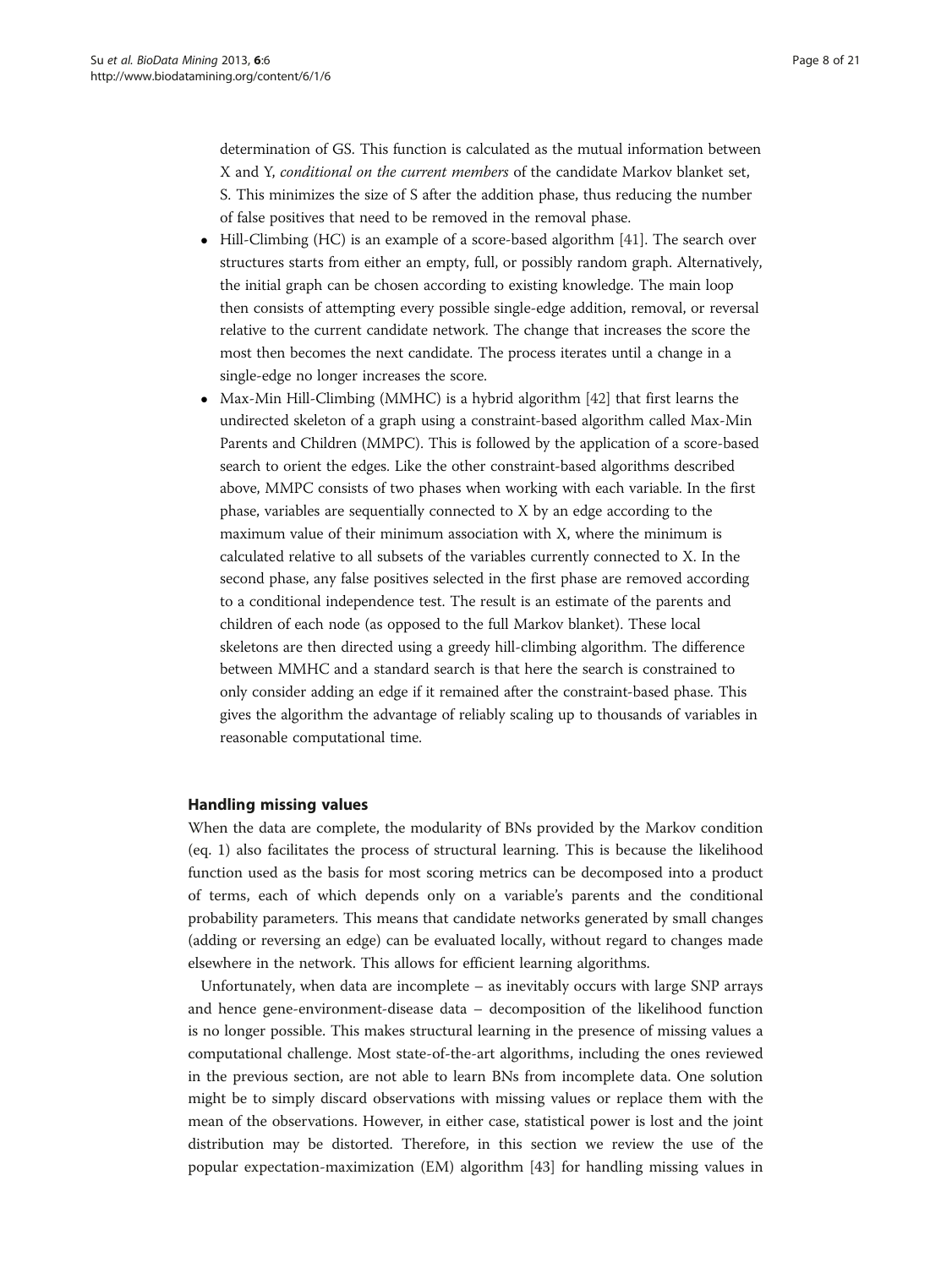BN learning. We start with the situation of parameter learning for a known BN structure, followed by the more difficult problem of structural learning.

# Known structure

The EM algorithm is an iterative method for finding maximum likelihood estimates of parameters in the presence of missing values or latent variables. The algorithm alternates between creating a function for the expectation of the log-likelihood using the current parameter estimates – the E-step – and computing the parameters that maximize the expected log-likelihood – the M-step. The process repeats until parameter values individually converge.

Suppose, for example, we have the hypothetical binary data given in Table 1 on the variables C, E, and S1 from Figure [1.](#page-2-0) Some observations of exposure E are missing. We first use the complete data to calculate the following initial parameter estimates (simply using relative frequencies, corresponding to the maximum likelihood estimates) for the given network structure:

 $P(E = 1) = 0.583$  $P(S1 = 1) = 0.350$  $P(C = 1|E = 0, S1 = 0) = 0.033$  $P(C = 1|E = 1, S1 = 0) = 0.026$  $P(C = 1|E = 0, S1 = 1) = 0.014$  $P(C = 1|E = 1, S1 = 1) = 0.024$ 

These parameters are then used to probabilistically complete the original data set, as in Table [2](#page-9-0). We then re-estimate the parameter values using expected frequencies and repeat the process until parameter convergence. Scores for competing network structures can then be calculated that include observations with some missing values.

#### Unknown structure

As mentioned above, structural learning in the presence of incomplete data is a significantly harder problem than parameter learning. This is because the E-step of the standard EM algorithm would need to compute expected frequencies for exponentially many candidate structures before the M-step could choose the structure that maximizes the expected score. Probably the best known solution has been to embed the structural search inside the EM procedure [[44\]](#page-20-0). Originally referred to as model selection EM (MS-EM) and later as *structural* EM (SEM), this algorithm alternates between searching over network structures and computing the expected frequencies for each candidate structure, on demand. Hill-climbing or other standard procedures

| Table I That the obact rations of dataset with some missing ratues represented by IWI |           |  |  |  |
|---------------------------------------------------------------------------------------|-----------|--|--|--|
| Obs.                                                                                  |           |  |  |  |
|                                                                                       |           |  |  |  |
|                                                                                       | <b>NA</b> |  |  |  |
|                                                                                       |           |  |  |  |
|                                                                                       | NA        |  |  |  |
|                                                                                       |           |  |  |  |
|                                                                                       |           |  |  |  |

Table 1 First five observations of dataset with some missing values represented by NA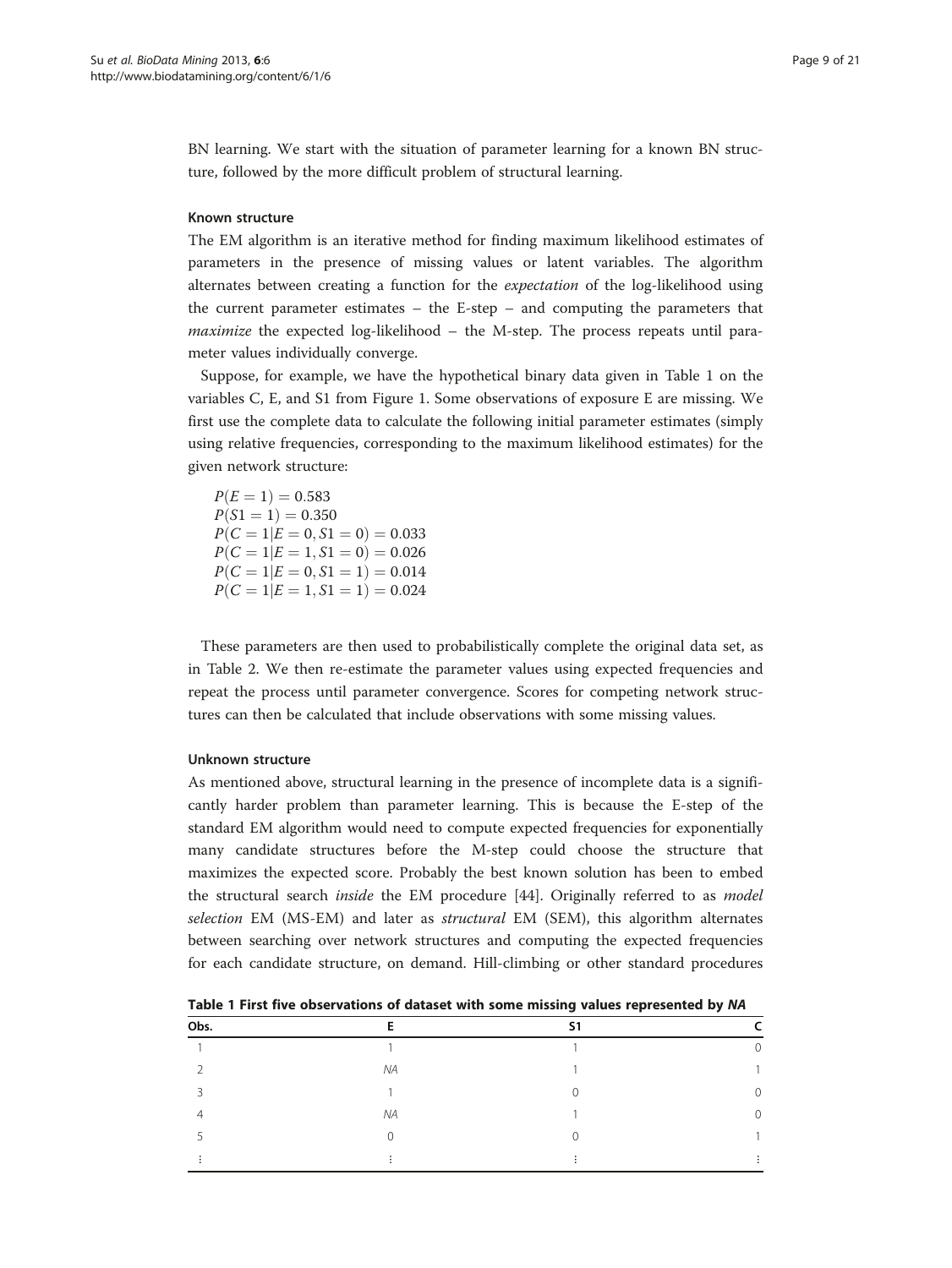| Obs. | F | P(E)  | S1 |              |
|------|---|-------|----|--------------|
|      |   |       |    | $\mathbf 0$  |
| 2    | 0 | 0.359 |    |              |
|      |   | 0.641 |    |              |
| 3    |   |       | 0  | $\circ$      |
| 4    | Ω | 0.417 |    | $\mathbf{0}$ |
|      |   | 0.583 |    |              |
| ╮    |   |       | 0  |              |
|      |   |       |    |              |
|      |   |       |    |              |

<span id="page-9-0"></span>Table 2 First five observations of probabilistically completed dataset

can be used in the structural search because this step is performed as if there were complete data. A computational improvement to the standard MS-EM algorithm is to alternate between iterations that optimize the parameters for the current candidate structure and iterations that search for a new structure (AMS-EM [\[44\]](#page-20-0)). Various generalizations of the basic SEM algorithm have since been proposed [\[45,46\]](#page-20-0).

A fundamental problem with deterministic approaches, such as EM-based algorithms, is that they are prone to find only local maxima. While multiple random restarts may help this problem, stochastic search methods represent another solution. Myers et al. [[47\]](#page-20-0) present an evolutionary algorithm that evolves both the set of network structures and the values of the missing data. Myers et al. [[48\]](#page-20-0) describe a similar strategy using a Markov chain Monte Carlo technique.

Relatively little work has been done in developing constraint-based approaches to structural learning in the presence of missing data. Two proposed algorithms include Dash and Druzdzel's [[49\]](#page-20-0) pseudo-Bayesian independence testing approach and Tian et al.'s [[50\]](#page-20-0) interval-based algorithm, which employs interval estimates of the joint probability of the variables obtained from possible completions of the incomplete data. These are then used to derive a point estimate for approximating the mutual information used in performing conditional independence tests. Guo et al. [[51\]](#page-20-0) describe a hybrid evolutionary algorithm that combines constraint-based and score-based methods for structural learning with incomplete data. To our knowledge, these constraint-based and hybrid techniques have not yet been further developed or widely applied.

#### Causality

Thus far, we have implicitly assumed that the BNs being discussed obey *causal* semantics; that is, every directed edge represents an association between parent and child that can be assumed to be causal, as in Figure [1.](#page-2-0) This requires that the Markov condition of Eq. [1](#page-1-0) is assumed to extend to the notion of causality; given the effects on a variable of its immediate causes, that variable is independent of all earlier causes. Of course, in the case of genetic data, this assumption may be indirect, as we do not necessarily suppose that SNPs themselves are causal to the disease but rather that a SNP that is in linkage disequilibrium with the measured SNP causes a functional alteration [[21\]](#page-19-0).

There are two more assumptions that are required in order for a BN to be interpreted as representing causality: (i) if any two variables are correlated, then it must be assumed that one is the causal parent of the other or there is a third variable causing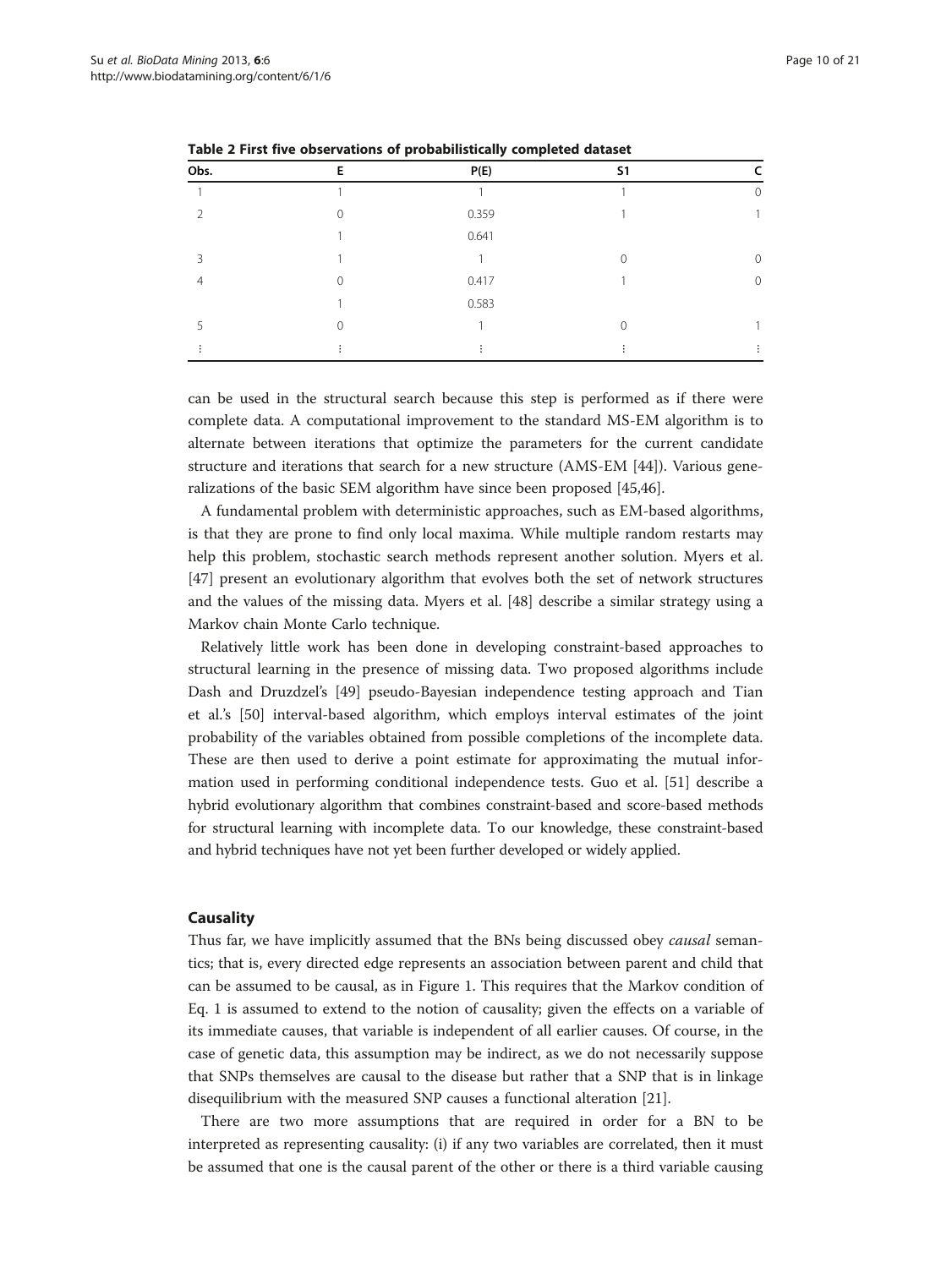both, and (ii) there must be no variables missing from the network that are causal parents of two or more of the variables contained in the network [[18\]](#page-19-0). Therefore when any important variables of a system are left unobserved – as is often the case – it is not clear that a BN learned from data (i.e., found to be consistent with the distributions of observed values) will have a directed structure that can interpreted causally. In fact, for any single directed graph selected as "best" according to a score-based algorithm, there will generally be many other graphs that are consistent with same conditional independencies implied by the selected graph. As with the partially directed graphs emerging from constraint-based algorithms, these graphs are termed observationally equivalent and the set of graphs in the same equivalence class can be readily identified using existing algorithms [[52](#page-20-0)].

Claiming that a BN represents causality is tempting because not only does a causal BN provide mechanistic insight into a system but it allows the effect of interventions (e.g., reductions in exposure, drug treatments) to be correctly predicted. Unfortunately, as stated above, the possibility of unobserved variables (often referred to as hidden or latent variables) and the existence of a typically large equivalence class usually preclude causal interpretation. On the other hand, interpreting BNs in terms of causality is not necessary for extracting meaningful information from learned structures. Schlosberg et al. [\[53\]](#page-20-0) learn a fully directed BN involving a target phenotype and 533 SNPs using a hill climbing algorithm. Perhaps counter-intuitively, they interpret all *descendants* of the phenotype to be the causes, and compare the results to what would have been obtained had they interpreted the causes to be: (i) all members of the phenotype's Markov blanket or (ii) only the children of the phenotype.

Sebastiani and Perls [\[19](#page-19-0)] provide the rationalization for the approach of Schlosberg et al. [[53](#page-20-0)]: being a complex trait, one would expect the presence of disease to be modulated by a large number of SNPs. These SNPs may have modifying effects on disease status, meaning that the association between one SNP and the disease will affect the strength of association of another SNP. The consequence is that only a limited number of SNPs can be practically detected as parents of the disease in causal models that are statistically learned from data. Sebastiani and Perls suggest that this limitation is removed by the use of diagnostic models, in which we allow SNPs and environmental exposures to be children, rather than exclusively parents, of the disease. In this way, the ability to detect the association of each SNP with the disease is not influenced by the association of other SNPs. This type of structure also more accurately represents the data-generating mechanism of a case–control study in which subjects are chosen based on their disease status, rather than at random. In practice, because the other parents of a child of the disease also contain information on disease status, Sebastiani and Perls consider the entire Markov blanket of the disease node as potential causes. This is also the approach taken by Han et al. [[54\]](#page-20-0) using a constraint-based approach to structure learning. We will refer to such network representations as non-causal.

The probability of disease given a particular environmental exposure and genetic profile is not directly encoded in a non-causal BN, but it can be readily computed using Bayes' theorem. This technique is used in the analyses of Sebastiani et al. [[6](#page-19-0)] and Ramoni et al. [[55](#page-20-0)]. Because of the counter-intuitive nature of such diagnostic models, Sebastiani and Perls [[18](#page-19-0)] suggest presenting results as an undirected graph representing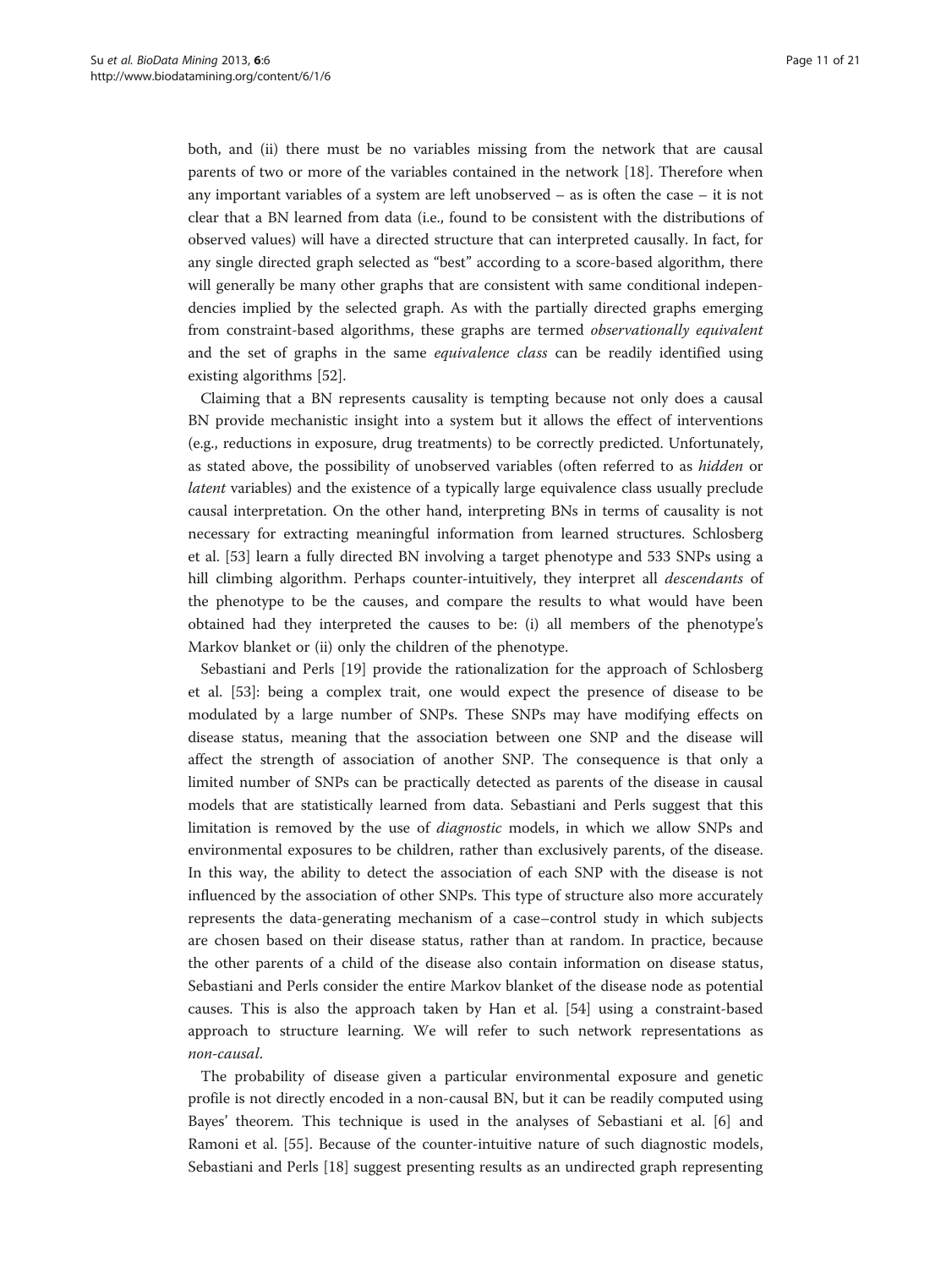mutual associations, rather than causal dependencies. The undirected counterpart of a directed graph, referred to as a Markov network, is formed by connecting nodes with a common child and then removing the direction of all edges. This is equivalent to connecting each node to its Markov blanket [[56\]](#page-20-0).

# Example application

To exemplify the various BN structural learning algorithms and causal interpretations, we attempt to learn the relationships between a limited number of gene-environmentdisease variables collected as part of a population-based case–control study of bladder cancer in New Hampshire. In addition to the presence/absence of bladder cancer, the full dataset includes over 1477 SNPs in cancer-related genes, detailed smoking assessment, gender, age, possible environmental risk factors including arsenic exposure, and selected biomarkers [\[57,58](#page-20-0)]. Informed consent was obtained from each participant and all procedures and study materials were approved by the Committee for the Protection of Human Subjects at Dartmouth College. In the present context, we use the BN learning method to further assess reported interactions between DNA repair genes and arsenic exposure in increasing bladder cancer risk [\[59](#page-20-0)]. Specifically, in assessing polymorphisms in the XRCC3 and ERCC2/XPD genes using logistic regression, evidence of an increased risk of bladder cancer among those in the top arsenic exposure decile was observed for those with a variant allele of the double-strand break repair gene XRCC3. Therefore, we focus our analysis on 11 variables that allow us to explore the role of SNPs in the gene XRCC3 at positions 03, 04, and 241 and ERCC2/XPD at positions 03, 09, and 312. Arsenic exposure is represented by toenail arsenic level as an internal biomarker, which, following Andrew et al. (2009), is dichotomized at the 90th percentile. We also include the known risk factors: gender, age (≤60 or >60), and smoking status (dichotomized as *never* and *former*/ current). While this set of 11 variables is certainly very small for a gene association study, we believe this allows us to more clearly demonstrate the BN method.

For analysis, we use the open-source software package bnlearn [[60](#page-20-0)] in the statistical and graphical environment  $R$  [\[61](#page-20-0)] ([http://www.r-project.org\)](http://www.r-project.org). The *bnlearn* package implements all of the algorithms described in Subsection Common algorithmic implementations in addition to a number of their variants. It also supports parameter estimation for given networks, conditional probability queries, model comparison and manipulation, random data generation, and plotting.

#### Complete data

We begin by comparing the Grow-Shrink(GS), Incremental Association Markov Blanket (IAMB), Hill-Climbing (HC), and Max-Min Hill-Climbing (MMHC) algorithms to a subsample of our dataset consisting of 424 controls and 226 cases without any missing values over the variables of interest.

For the constraint-based GS and IAMB algorithms and the hybrid MMHC algorithm, we used the Pearson's  $\chi^2$  test as the basis for the conditional independence tests with an alpha value (nominal type I error rate) of 0.05. Other available options in *bnlearn* include a chi-square test on the mutual information, a shrinkage estimator for the mutual information, and an experimental AIC-based independence test (see [\[60](#page-20-0)] for details).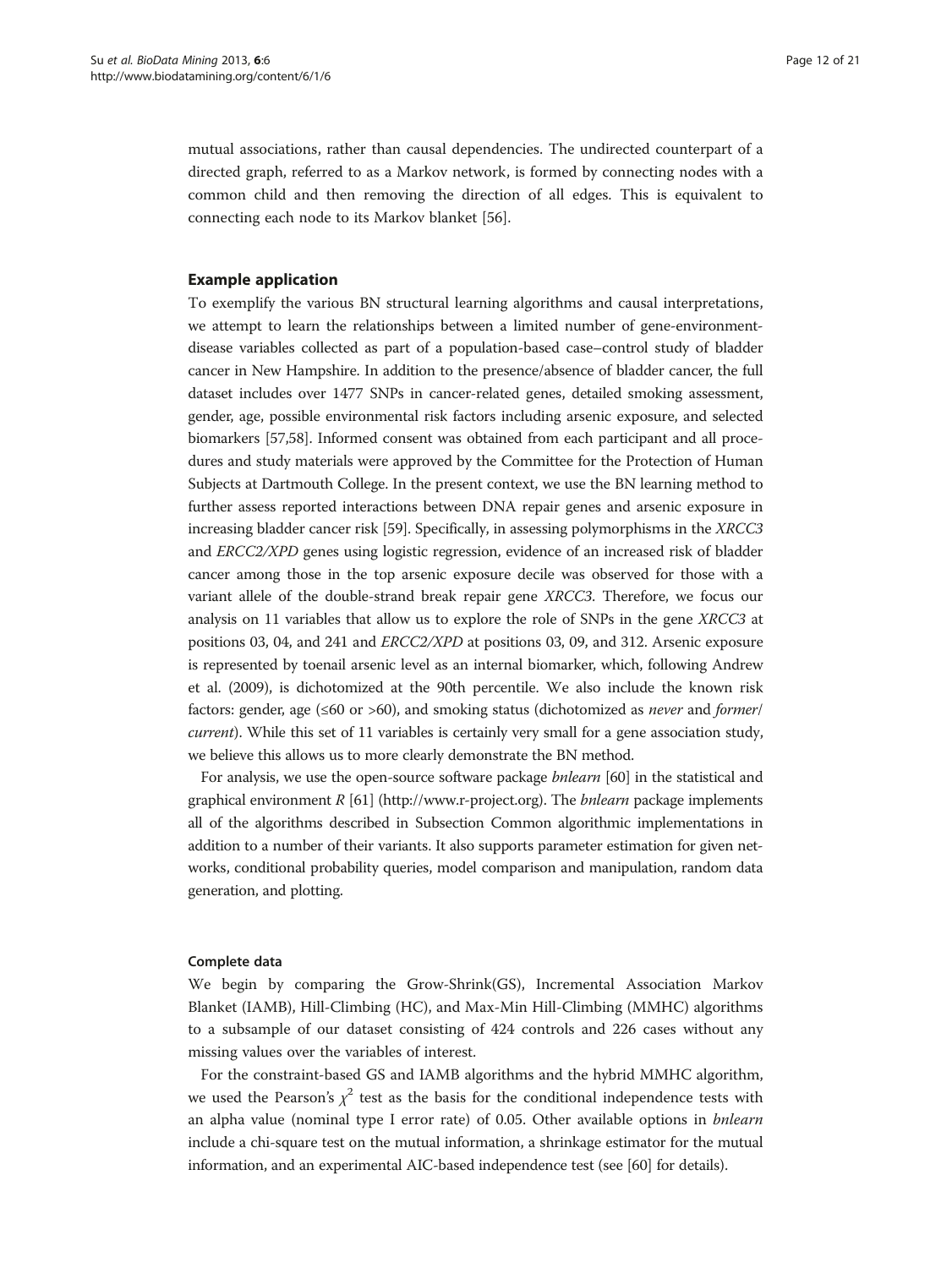<span id="page-12-0"></span>For the score-based HC algorithm and the hybrid MMHC algorithm, we chose log (K2) as the scoring metric, as it is intermediate to the AIC and BIC in its penalization of complexity. Other frequentist scoring options for discrete variables in bnlearn include the multinomial log-likelihood, AIC, and BIC. To avoid convergence on a local maximum, we implemented 100 random restarts, each with 5 edge perturbations.

To first limit our results to fully prognostic models, we used the available 'blacklist' option in bnlearn to disallow any unreasonable casual relationships (e.g. SMOKING as a parent of AGE, non-genetic variables as parents of SNPs, CANCER as a parent of GENDER or SMOKER, SNPs as parents of AGE, TOENAIL\_AS as a parent of AGE, GENDER, or SMOKER).

Results obtained from the four algorithms are broadly similar. In fact, the two strictly constraint-based algorithms and the two algorithms including a scoring component each returned identical structures (Figure 2). In all networks, SMOKER and GENDER are identified as parents of CANCER, and GENDER is additionally a parent of SMOKER. All networks show AGE to be a parent of TOENAIL\_AS. While none of the networks show AGE as a parent of CANCER, as might be expected, this is not surprising in the present context given that controls were selected in a manner that minimized differences in age relative to cases [[57\]](#page-20-0).

None of the structures learned from the complete data cases shows any relation between the selected SNPs and other variables. The linkage disequilibrium groups found are the same across algorithms, with the exception of an edge between XRCC3 03 and XPD 312 in the network produced by the HC and MMHC algorithms. The directions of edges differ slightly between the strictly constraint-based algorithms and those with a scoring component, but as these are understood to only represent associations rather than genuine causal relationships this is not a serious concern.

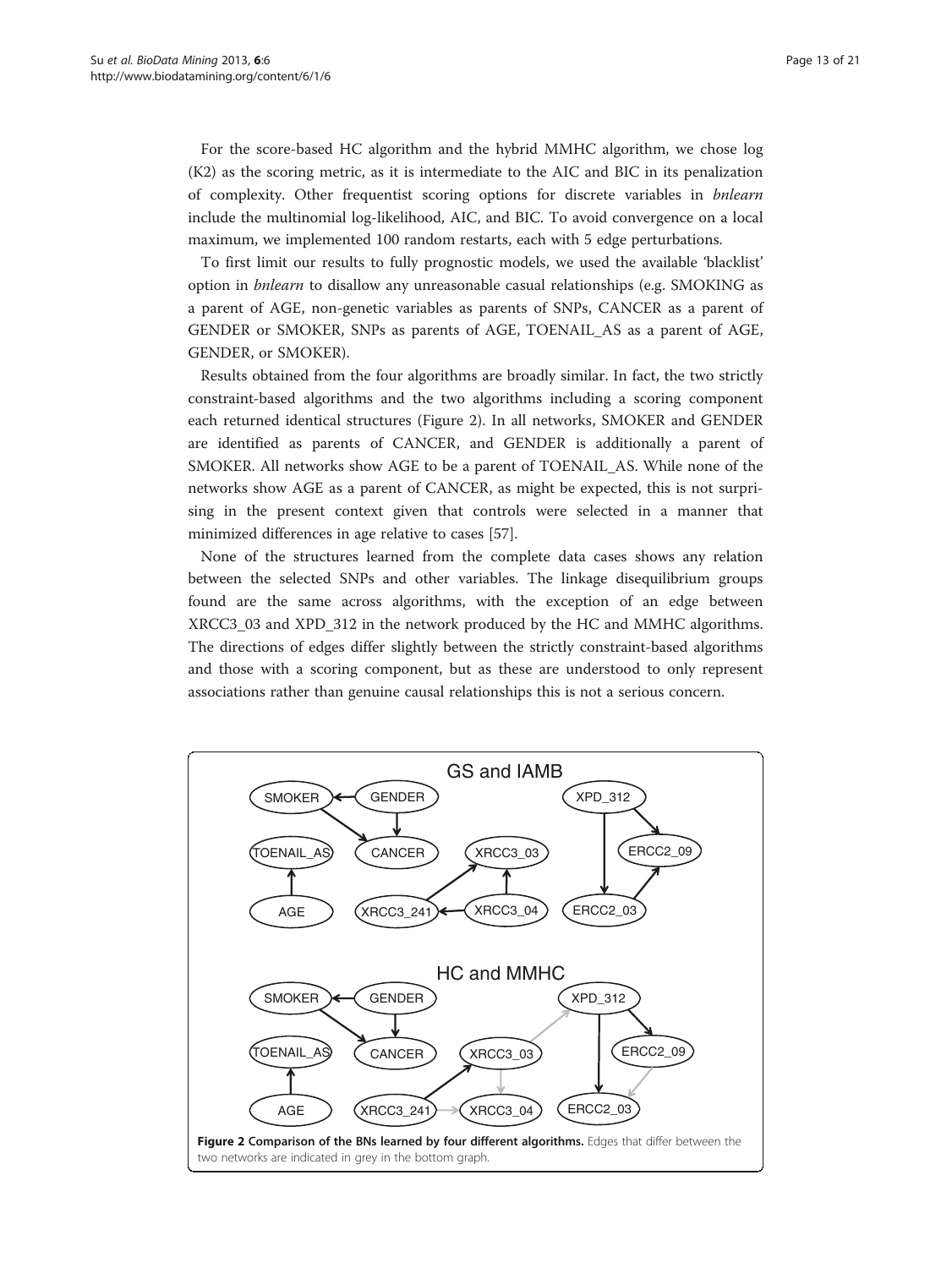|                | GS         | <b>IAMB</b> | HC         | <b>MMHC</b> |  |            |
|----------------|------------|-------------|------------|-------------|--|------------|
| Tests          | 259        | 366         | 750        | 921         |  |            |
| Directed arcs  | 10         |             |            |             |  | 8          |
| Log-likelihood | $-4045.78$ |             | $-4043.24$ |             |  |            |
| <b>AIC</b>     | $-4073.78$ |             | $-4072.24$ |             |  |            |
| log(K2)        | $-4125.07$ |             |            |             |  | $-4124.27$ |
| <b>BIC</b>     | -4136.46   |             |            |             |  | $-4137.16$ |
|                |            |             |            |             |  |            |

<span id="page-13-0"></span>Table 3 Comparison of different algorithms

The highest value of each score is in bold.

When the networks learned by the algorithms are scored *post-hoc* using the various criteria (Table 3), it can be seen that those returned by HC and MMHC yield higher scores on all metrics except the BIC. Computationally, the constraint-based algorithms performed fewer tests than the ones with a score component, demonstrating their computational efficiency. As the computational complexity is polynomial in the number of tests, this could be a significant consideration for datasets with many more variables.

We next consider a non-causal network (i.e., one in which edges do not necessarily follow causal direction) by removing from the 'blacklist' those edges for which CANCER is a parent and re-running the score-based HC algorithm. We choose the HC algorithm because of the results of Table 3 and because, having dropped the assumption of causality, we are interested in high scoring networks, rather than those that accurately represent causal direction. The result (Figure 3) shows three variables: GENDER, SMOKER and XRCC3\_241 to have direct relations with CANCER, the first as a parent and the second two as children. Additionally, as a parent of XRCC3\_241, XRCC3\_04 is in the Markov blanket of CANCER. Therefore, all four of these variables should be considered further as candidate contributory causes of bladder cancer.

#### Missing data

Andrew et al. [\[59\]](#page-20-0) found evidence of gene-environment interaction between XRCC3 241 and high toenail arsenic levels on bladder cancer risk. Thus far, our BN analysis using only the 424 controls and 226 cases with complete data has not been able to confirm this association. To investigate the possible influence of missing values, we next employed the EM algorithm to enable us to use the full dataset of 665 controls and 448 cases. (Most of the missing values occur in the variables representing SNPs.) To simplify the search process, we only consider the hypothesis that TOENAIL\_AS

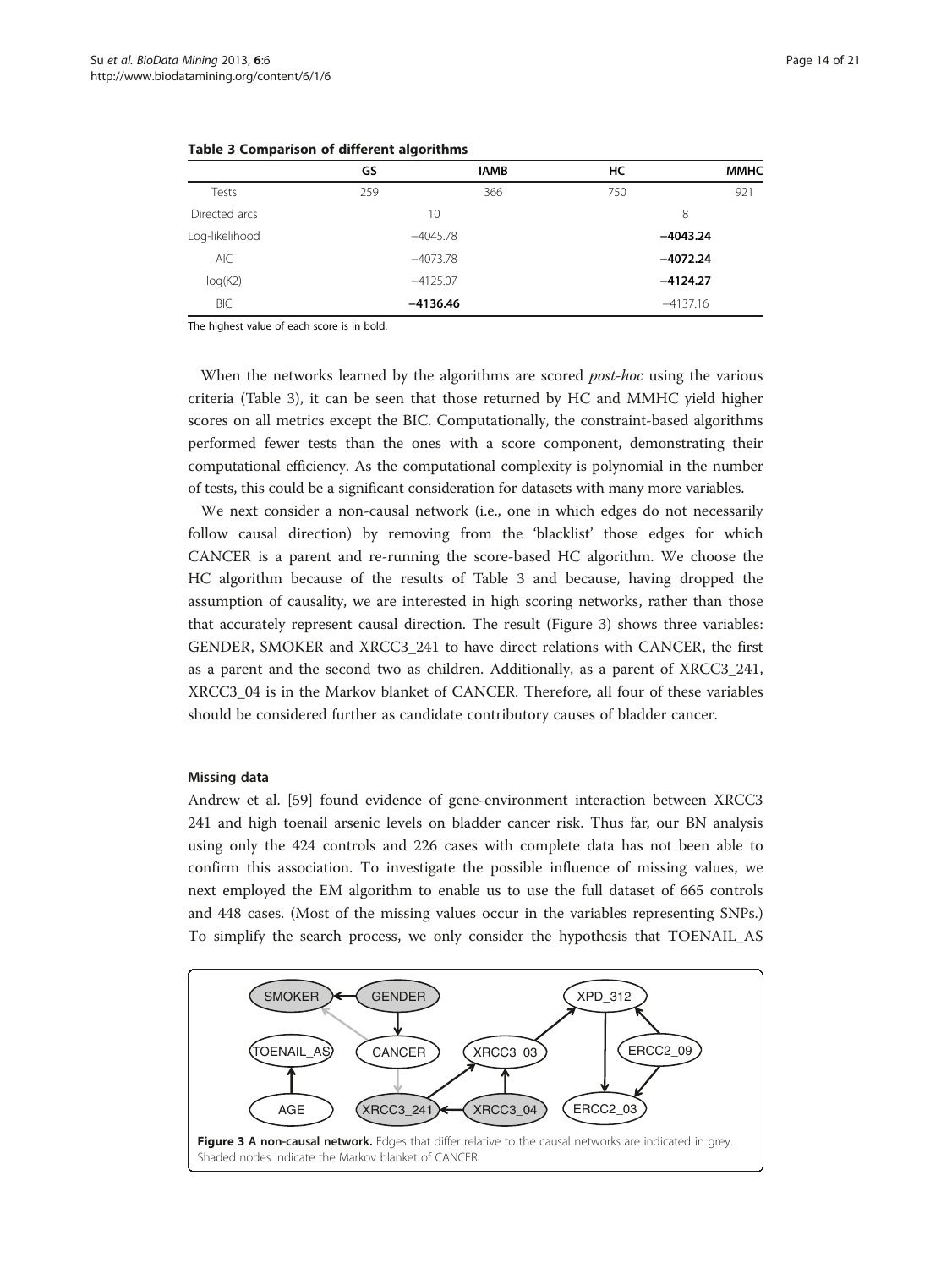

should be included in the Markov blanket of CANCER. This could occur if this variable is either a parent of CANCER, a child of CANCER, or another parent of a child of CANCER (Figure 4). Thus, including the network representing the null hypothesis, we consider five possible structures. After application of the EM algorithm to each structure, the expected values of the log-likelihood, AIC,  $log(K2)$ , and BIC scores were calculated as the basis for model comparison.

Results indicate that the network including TOENAIL\_AS as a parent of XRCC3\_241 provides the best fit to the data according to the first three scoring criteria (Table 4). Only the BIC score favors the null hypothesis of no association. The inclusion of TOENAIL\_AS in the Markov blanket of CANCER is a result that is qualitatively consistent with the findings of Andrew et al. [[59](#page-20-0)]. Additionally, the fact that TOENAIL\_AS is a common parent of XRCC3\_241, together with CANCER and XRCC3\_04, indicates the presence of gene-environment interactions in determining cancer risk (Figure [5\)](#page-15-0).

To quantitatively explore these interactions, the risk of an individual having bladder cancer given gender, smoking status, toenail arsenic level, and XRCC3 04 and XRCC3 241 variation can be computed using Bayes' theorem as applied to the final network in Figure [5](#page-15-0). We used the *cpquery* function in *bnlearn* to perform the inference required to calculate the conditional probabilities of cancer. We then computed odds ratios relative to a female, non-smoker, with low toenail arsenic levels and the wildtype allele at both the 04 and 241 positions on the XRCC3 gene. The relative odds ratios of some of the 32 possible combinations (Table [5](#page-15-0)) show that, when the known risk factors gender and smoking are each present alone, they are associated with comparable increases in bladder cancer risk (see cases 6 and 7). For females without other observed risk factors, the variant allele at position 04 is associated with higher bladder cancer risk than the double wildtype form of this gene, while a double-variant form is associated with lower

Table 4 Expected scores for the five candidate structures shown in Figure 4 after applying the EM algorithm

| Added edge                         | Log-Likelihood | AIC       | log(K2)   | <b>BIC</b> |
|------------------------------------|----------------|-----------|-----------|------------|
| none                               | $-3824.1$      | $-3837.1$ | $-3861.7$ | $-3869.7$  |
| TOENAIL AS $\rightarrow$ CANCER    | $-3824.6$      | $-3839.6$ | $-3865.7$ | $-3877.2$  |
| $CANCER \rightarrow TOENAIL AS$    | $-3824.6$      | $-3838.6$ | $-3865.3$ | $-3873.7$  |
| TOENAIL AS $\rightarrow$ SMOKER    | $-3820.9$      | $-3837.9$ | $-38646$  | $-3880.5$  |
| TOENAIL AS $\rightarrow$ XRCC3 241 | $-3815.8$      | $-3832.8$ | $-3859.6$ | $-3875.4$  |

The highest scoring network according to each score is in bold.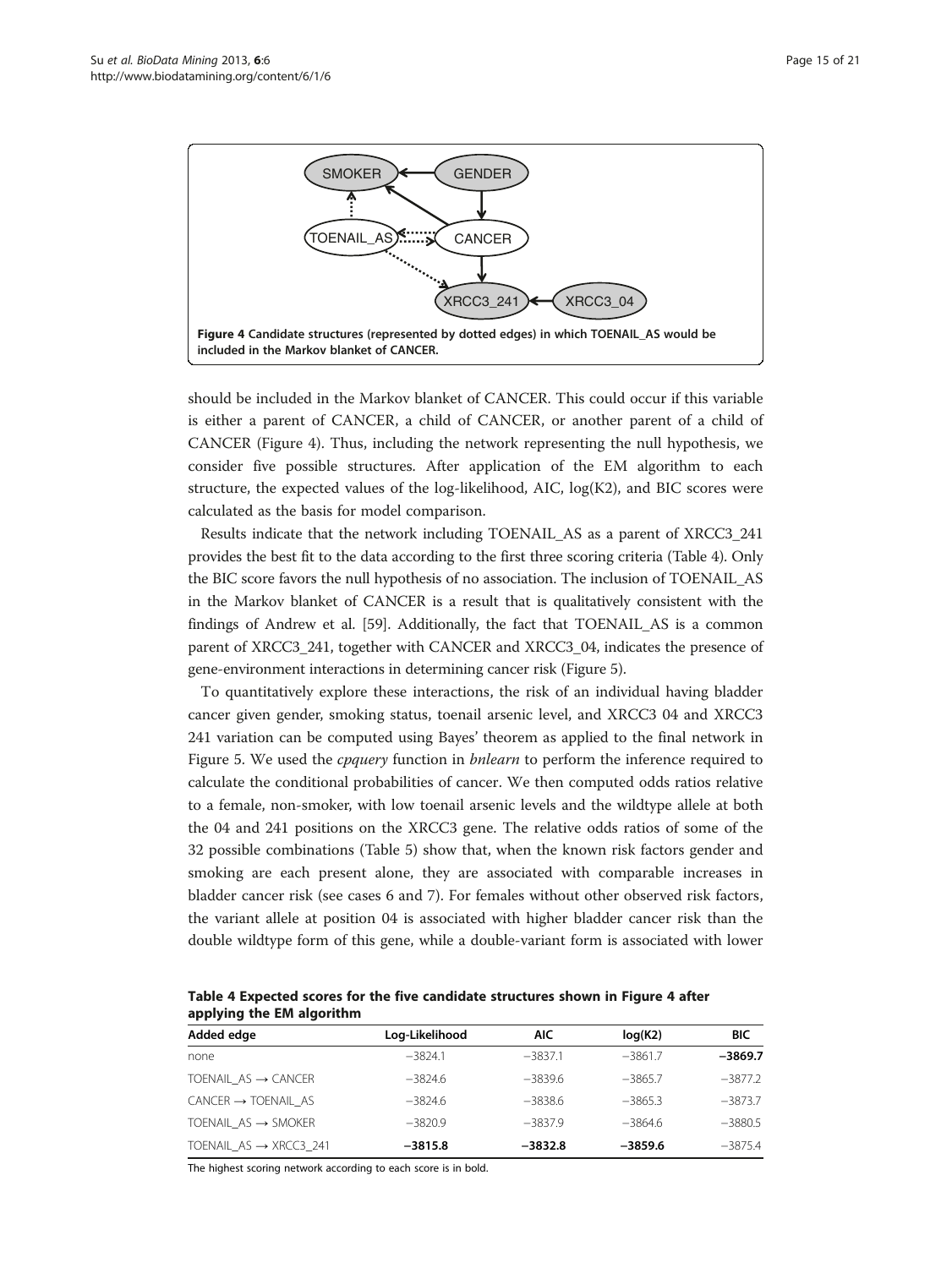<span id="page-15-0"></span>

risk (compare cases 1, 2, 3, and 4). The association between cancer risk and arsenic exposure depends on genotype. For any combination of gender and smoking status, the risk of bladder cancer is elevated when toenail arsenic levels are high for those with a variant at position 241 and wildtype at position 04 (compare cases 3, 5, 9 and 11 and cases 10 and 13). However, for those with a wildtype at position 241 and variant at position 04, the cancer risk does not increase with arsenic level (compare cases 12 and 13). A double variant genotype is associated with lower risk of bladder cancer than single variant genotypes (compare cases 1, 3 and 4, and cases 8, 12, and 14). Such results show the potential for BNs to capture the complex role of multiple SNPs, as well as their interplay with exposure and background variables in determining disease susceptibility. Traditional logistic regression results corresponding to the relations discovered in the final BN confirm the statistical significance of the single factors, as well as the interaction between XRCC3\_241 and XRCC3\_04 (Table [6](#page-16-0)). The combination of high arsenic exposure and XRCC3\_241 variation reveals an elevated odds ratio but an insignificant p-value of 0.14, suggesting that further study is necessary to confirm this association.

|         |  | Table 5 Prognostic bladder cancer risk for some of the 32 possible combinations of risk |  |
|---------|--|-----------------------------------------------------------------------------------------|--|
| factors |  |                                                                                         |  |

| Case           | Gender | <b>Smoker</b> | <b>Toenail As</b> | <b>XRCC3_241</b> | <b>XRCC3_04</b> | Odds ratio  | # of subjects  |
|----------------|--------|---------------|-------------------|------------------|-----------------|-------------|----------------|
|                | female | no            | low               | variant          | variant         | 0.68        | 13             |
| $\overline{2}$ | female | no            | low               | wildtype         | wildtype        | $1.0$ (ref) | 22             |
| 3              | female | no            | low               | variant          | wildtype        | 1.10        | 16             |
| 4              | female | no            | low               | wildtype         | variant         | 1.45        | 39             |
| 5              | female | no            | high              | variant          | wildtype        | 2.02        | $\overline{2}$ |
| 6              | female | yes           | low               | wildtype         | wildtype        | 2.22        | 27             |
| 7              | male   | no            | low               | wildtype         | wildtype        | 2.23        | 20             |
| 8              | male   | yes           | high              | variant          | variant         | 2.25        | 5              |
| 9              | female | yes           | low               | variant          | wildtype        | 2.45        | 24             |
| 10             | male   | yes           | low               | variant          | wildtype        | 4.36        | 181            |
| 11             | female | yes           | high              | variant          | wildtype        | 4.48        | 9              |
| 12             | male   | yes           | high              | wildtype         | variant         | 5.17        | 14             |
| 13             | male   | yes           | low               | wildtype         | variant         | 5.75        | 95             |
| 14             | male   | yes           | high              | variant          | wildtype        | 7.99        | 14             |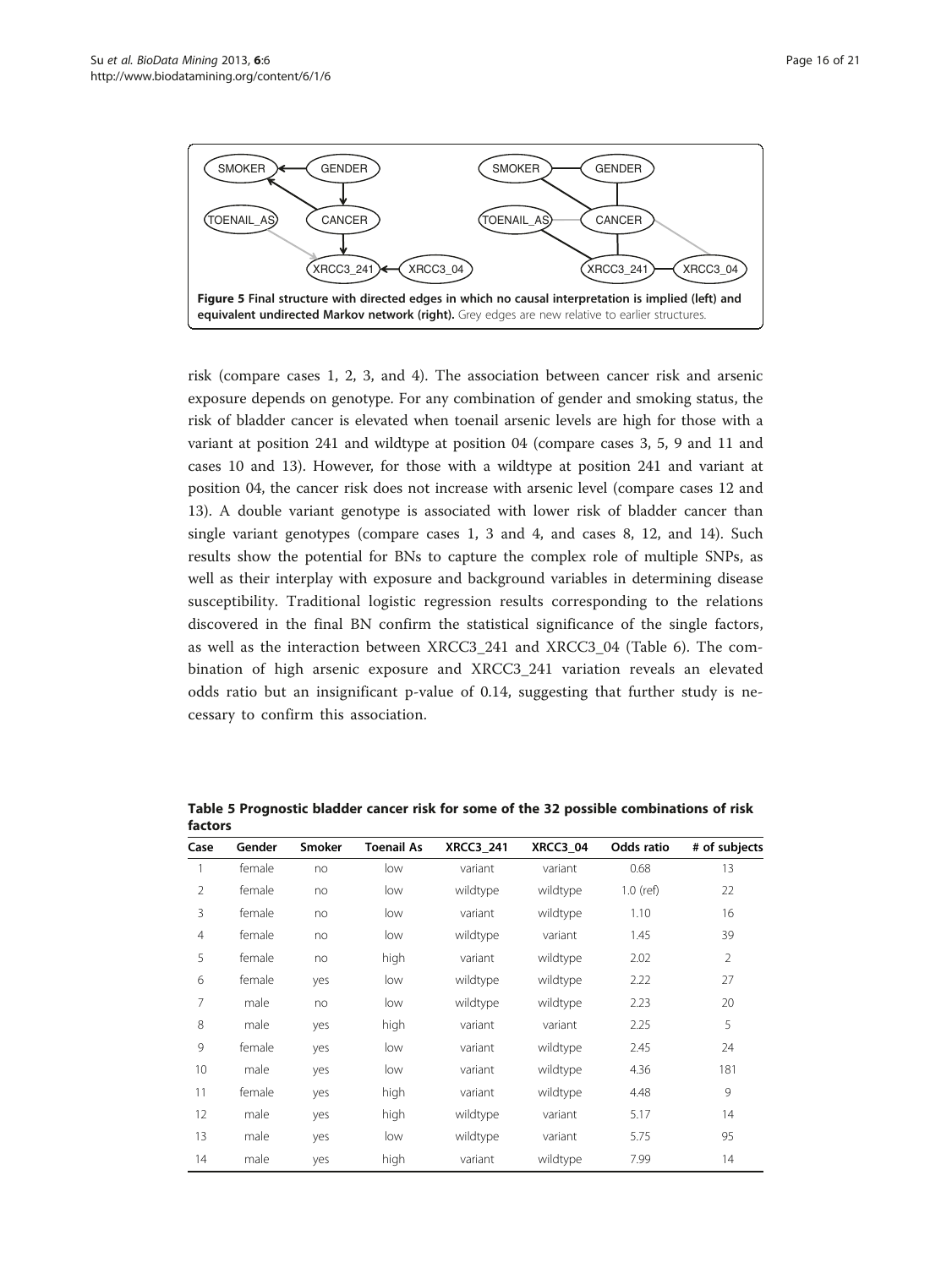|           | Coefficient | Std. error | P-value   | Odds ratio | 95% CI                   |
|-----------|-------------|------------|-----------|------------|--------------------------|
| Intercept | $-1.382$    | 0.170      | < 0.00001 |            | $\overline{\phantom{a}}$ |
| S         | 0.640       | 0.154      | 0.00003   | 1.90       | (1.40, 2.56)             |
| G         | 0.633       | 0.143      | < 0.00001 | 1.88       | (1.42, 2.49)             |
| X4        | 0.403       | 0.179      | 0.024     | 1.50       | (1.05, 2.12)             |
| $A:X$ 241 | 0.435       | 0.295      | 0.140     | 1.55       | (0.87, 2.76)             |
| X241:XA   | $-0.731$    | 0.240      | 0.002     | 0.48       | (0.30, 0.77)             |
|           |             |            |           |            |                          |

<span id="page-16-0"></span>Table 6 Logistic regression results for associations discovered in final BN model

# **Discussion**

While our example application is quite small in comparison to genome-wide association studies, it exemplifies some important points regarding BN structural learning. First, while the claim that a BN can represent causal relations is tempting, strictly enforcing a causal interpretation by disallowing nonsensical causal directions can limit the identification of important associations. For example, while the influence of gender and smoking on bladder cancer was clearly identified by our causal model (Figure [2](#page-12-0)), the association of cancer with the XRCC3\_241 SNP was missed. This may not be surprising, given that cancer is effectively the independent variable in the process of selecting subjects for a case–control study. In the non-causal model (Figure [3\)](#page-13-0), the XRCC3\_241 SNP is identified as a child of CANCER (as is SMOKER), while GENDER continues to be a parent of both CANCER and SMOKER. This is consistent with the role of GENDER as a consideration in the process of selecting controls.

Interestingly, in the non-causal model, the XRCC3\_04 SNP is revealed as being associated with CANCER by virtue of its membership in the Markov blanket. The V-structure that is formed at the XRCC3\_241 node is a distinctive feature of BN modeling; such a structure implies that the two parents are marginally (i.e., unconditionally) independent, but become dependent when conditioned on the value of the child. A chi-squared test applied to the data confirms the fact that XRCC3\_04 and CANCER are marginally independent ( $\chi^2$  = 0.85, p = 0.36, n = 1113), but become significantly positively associated ( $\chi^2$  = 7.75, p = 0.005, n = 558) conditional on XRCC3\_241 being wildtype. A one-at-a-time search strategy (e.g. Andrew 2009) will typically miss such an association. This is an example of Simpson's paradox, and appropriately capturing such situations in a BN allows for the accurate representation of complex relations.

In most real-world datasets, much information is lost when only complete observations are considered in statistical analysis. The EM algorithm provides a practical means for estimating model parameters without disregarding observations with missing values. In our example, this greatly increased our sample size and allowed for the discovery of toenail arsenic levels as a significant predictor of bladder cancer. TOENAIL\_AS was not determined to be a parent of CANCER, but rather was found to be a parent of XRCC3\_241, together with CANCER and XRCC3\_04. This indicates the presence of gene-environment interactions, as reflected in the pattern of odds ratios calculated from this structure.

By focusing our attention on the role of TOENAIL\_AS and its potential membership in the Markov blanket of CANCER, we were able to perform a comprehensive comparison of candidate structures after implementing the EM algorithm on each. Normally, one would be interested in comparing too many different structures to apply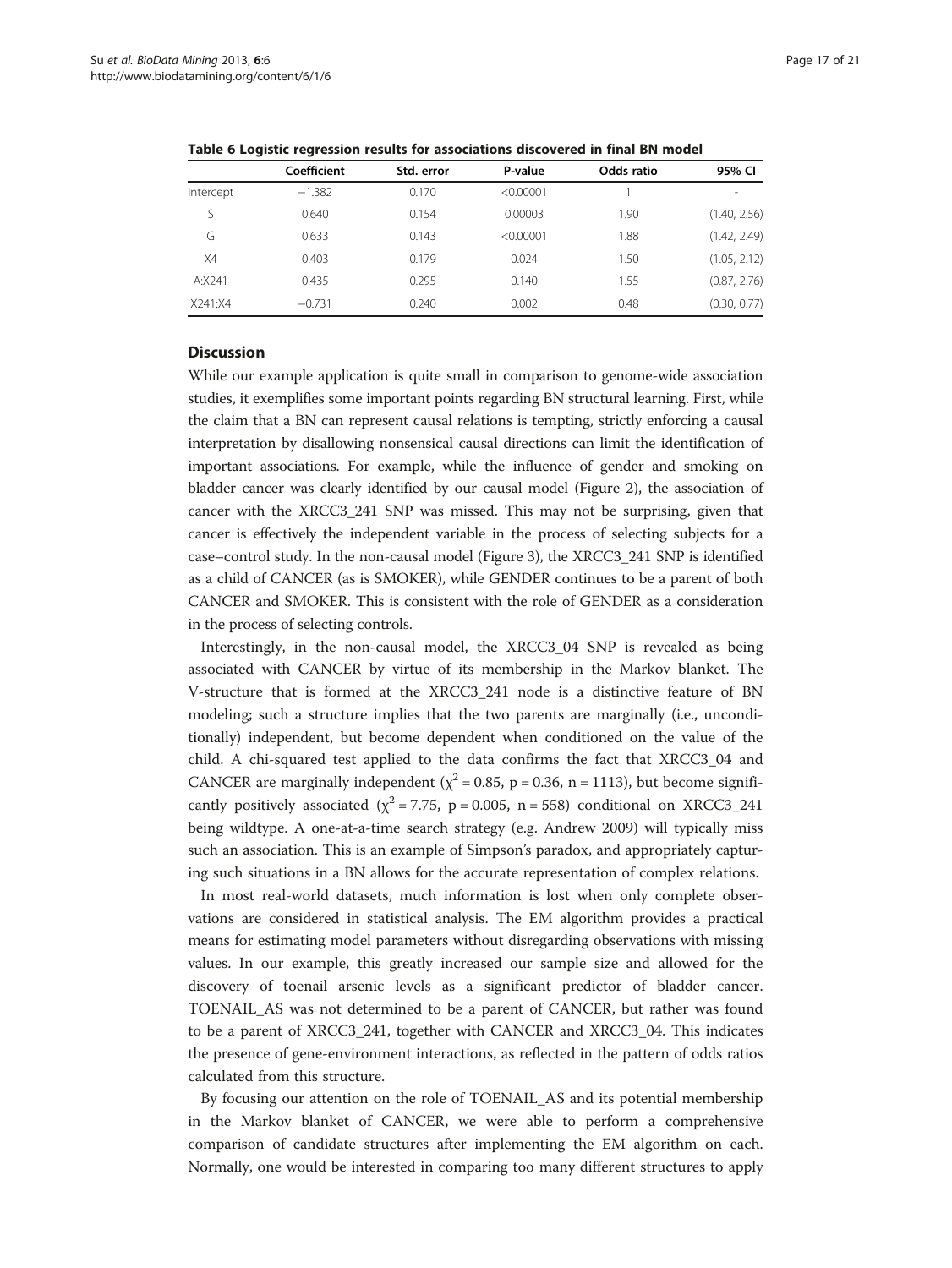EM and scoring algorithms to them all. In such cases, the SEM algorithm or one of its variations would be necessary. Structural learning in the presence of missing data continues to be an active area of research.

We employed a score-based method when learning our non-causal structure and when considering TOENAIL\_AS as a member of CANCER's Markov blanket. While constraintbased methods can be more efficient, they can also be sensitive to failures in hypothesis tests. Further, if one has already given up causal claims, then a high-scoring structure is more important than a network that accurately represents causal direction. Of course, the choice of scoring metric is influential in determining which network is "best." Because we view the process of BN structural learning as primarily an exploratory phase of data analysis that should be followed by rigorous replication studies [\[62\]](#page-20-0), we do not see a need to rely on scoring criteria, such as the BIC, that penalize harshly for the number of edges.

Our example contained all discrete or easily discretized variables. While we believe this is generally representative of problems concerning the genetic dissection of disease, it may be that results are sensitive to the particular discretization of continuous variables. For example, based on the analysis of Andrew et al. [\[59\]](#page-20-0), we divided toenail arsenic levels into "low" and "high" based on the 90th percentile of the observed values. There may be reasons why other thresholds would be more predictive or biologically relevant. When there is no clear basis for choosing the thresholds, other investigators have used the quartile boundaries [[19](#page-19-0)]. Continuous variables could also be kept as such, in which case the conditional probability distributions in eq. (1) are represented by conditional density functions [\[35](#page-19-0)]. This does not necessarily present a problem for learning BN parameters for a given structure, as statistical methods – including the handling of missing data – are readily available. However, structural learning becomes significantly more difficult when variables are continuous, as the number and type of possible dependence relations and interactions becomes infinite. However, under some assumptions, such as linear relations and conditionally normal distributions, effective algorithms have been worked out [\[63\]](#page-20-0). Using kernel density estimators to model the conditional distribution, Hofmann and Tresp [[64](#page-20-0)] were able to eliminate the reliance on normality. Further research is being conducted on this practically relevant topic [\[38\]](#page-20-0).

We constrained ourselves here to discussing networks containing only variables for which there are some recorded data. Of course, in most cases, not all relevant aspects of a problem have been observed. Such *hidden variables* can present a problem for network structural learning, as omission of nodes effectively amounts to marginalization of the underlying joint distribution, potentially leading to complex dependencies among the remaining, observed variables. For example, in the gene-environment-disease context, data may be available on several environmental biomarkers and health outcomes, as well as a number of predisposing genetic or sociocultural factors. The relation between these is presumably mediated by the level of exposure to an environmental stressor, rendering many of the effects and predisposing factors conditionally independent. However, if the actual exposure level is not being measured, then all the observed variables will appear to be related to each other, likely in complex ways. By explicitly including a node representing a hidden variable in a network – even if there are no recorded data on that variable – the learned models are likely to be simpler and less prone to overfitting [[65](#page-20-0)]. Fortunately, the structural EM algorithm can handle hidden variables analogously to how it handles missing values of otherwise observed quantities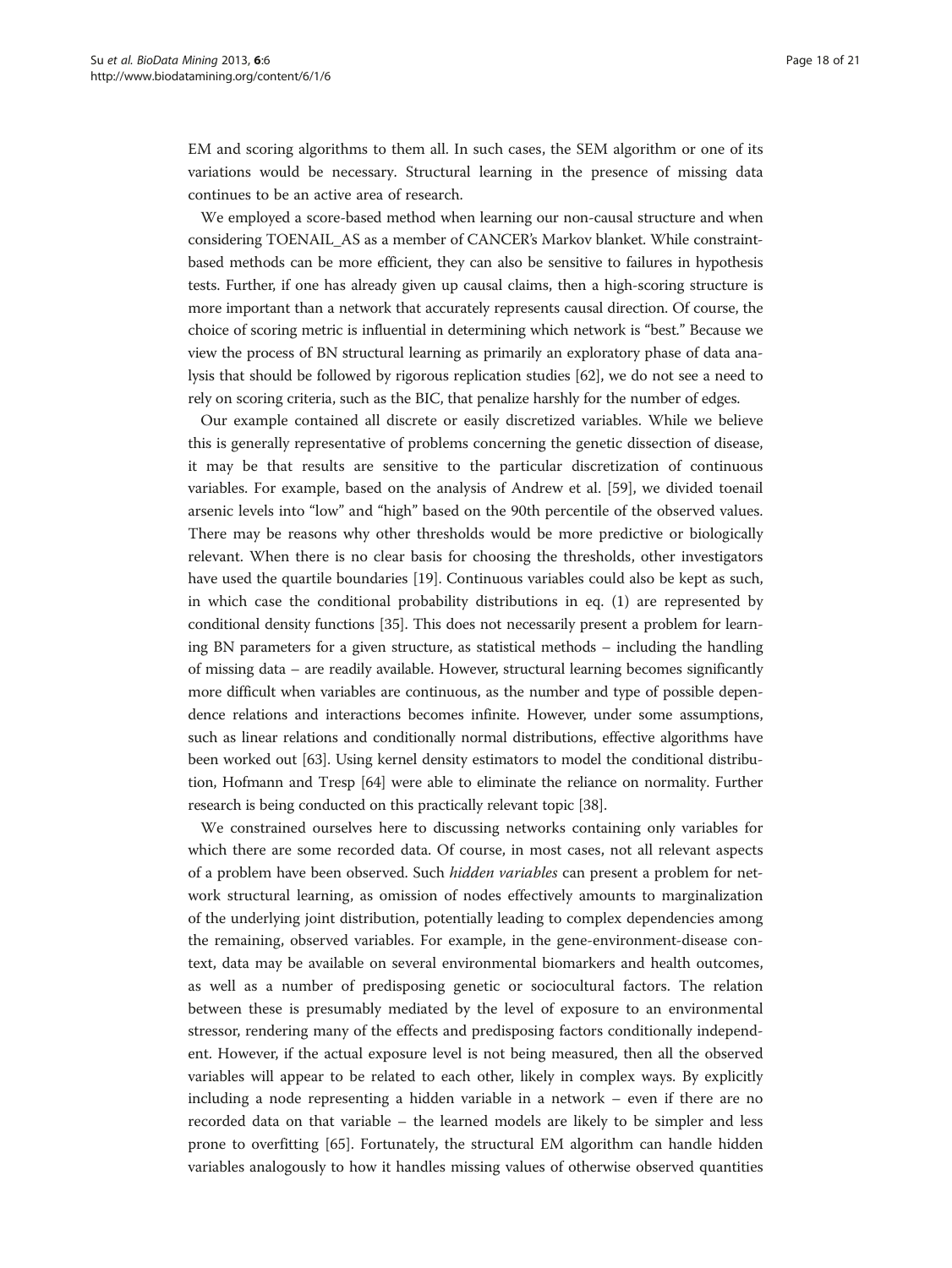[[65\]](#page-20-0). However, how to choose the number and placement of hidden variables in a BN remains an active area of research.

Despite being applied to Bayesian networks, the process of structural learning as we have described it this far has not been truly Bayesian in spirit. That is, we have not incorporated prior knowledge regarding possible structures or attempted to calculate *posterior* probabilities of model structures or features (e.g. the presence of a particular edge or the value of a particular parameter). As mentioned in Section Methodological approaches, the BIC score represents an approximation of the full marginal likelihood, which is comparable to the Bayesian posterior with a vague prior. The K2 score also represents a special case of the Bayesian posterior resulting from a uniform Dirichlet prior. A further generalization, still assuming a Dirichlet distribution but with prior knowledge able to be incorporated as an equivalent sample size was developed by Heckerman et al. [\[66\]](#page-20-0) and is referred to as the Bayesian Dirichlet equivalent (BDe) score. Friedman [\[65\]](#page-20-0) describes a version of the structural EM algorithm that directly addresses Bayesian model selection.

Even when the model selection process is Bayesian, in that it incorporates prior knowledge, typically only the single structure with the greatest posterior probability is maintained for further prediction and inference. However, when the amount of data (i.e. number of observations) is small relative to the size of the network (i.e. number of nodes or edges), there are likely to be many structures that conform with the data nearly equally well  $[67]$  $[67]$ . In such a situation – which is the norm when working with geneenvironment-disease data with many SNPs relative to the sample size – the choice of a single "best" structure is largely arbitrary. Another data manifestation from the same population could have led to a very different final model. Zhang [\[68](#page-20-0)] has developed a fully Bayesian graphical method for large-scale association mapping, called BEAM3, which yields posterior probabilities of association. Yet, in most situations there are exponentially many structures that provide a "reasonable" representation of the observed data, making comprehensive investigation or communication of all "good" structures (i. e. those with a non-negligible posterior probability) impossible. For this reason, Friedman and Koller [[67\]](#page-20-0) propose a method for computing the Bayesian posterior of a particular structural feature, defined as the total posterior probability of all structures that contain the feature. Such features might include the presence of a particular edge between two nodes, the choice of a node's parents, or the Markov blanket of a node. In some cases, robust assessment of such features may be more relevant to biological discovery than full articulation of (potentially fragile) network structures.

#### Competing interests

The authors declare that they have no competing interests.

#### Authors' contributions

CS performed the data analysis and drafted the manuscript. AA and MK provided and summarized the data and assisted with results interpretation and writing. MB conceived of the study, provided overall direction, assisted with data analysis and results interpretation, assisted with the writing, performed final editing, and secured financial support for the study. All authors read and approved the final manuscript.

#### Acknowledgements

Research supported by grants from the National Center for Research Resources (5P20RR024474-02) and the National Institute of General Medical Sciences (8 P20 GM103534-02) from the National Institutes of Health.

#### Author details

<sup>1</sup>Thayer School of Engineering, Dartmouth College, Hanover, NH, USA. <sup>2</sup>Community and Family Medicine, Section of Biostatistics & Epidemiology, Geisel School of Medicine, Hanover, NH, USA.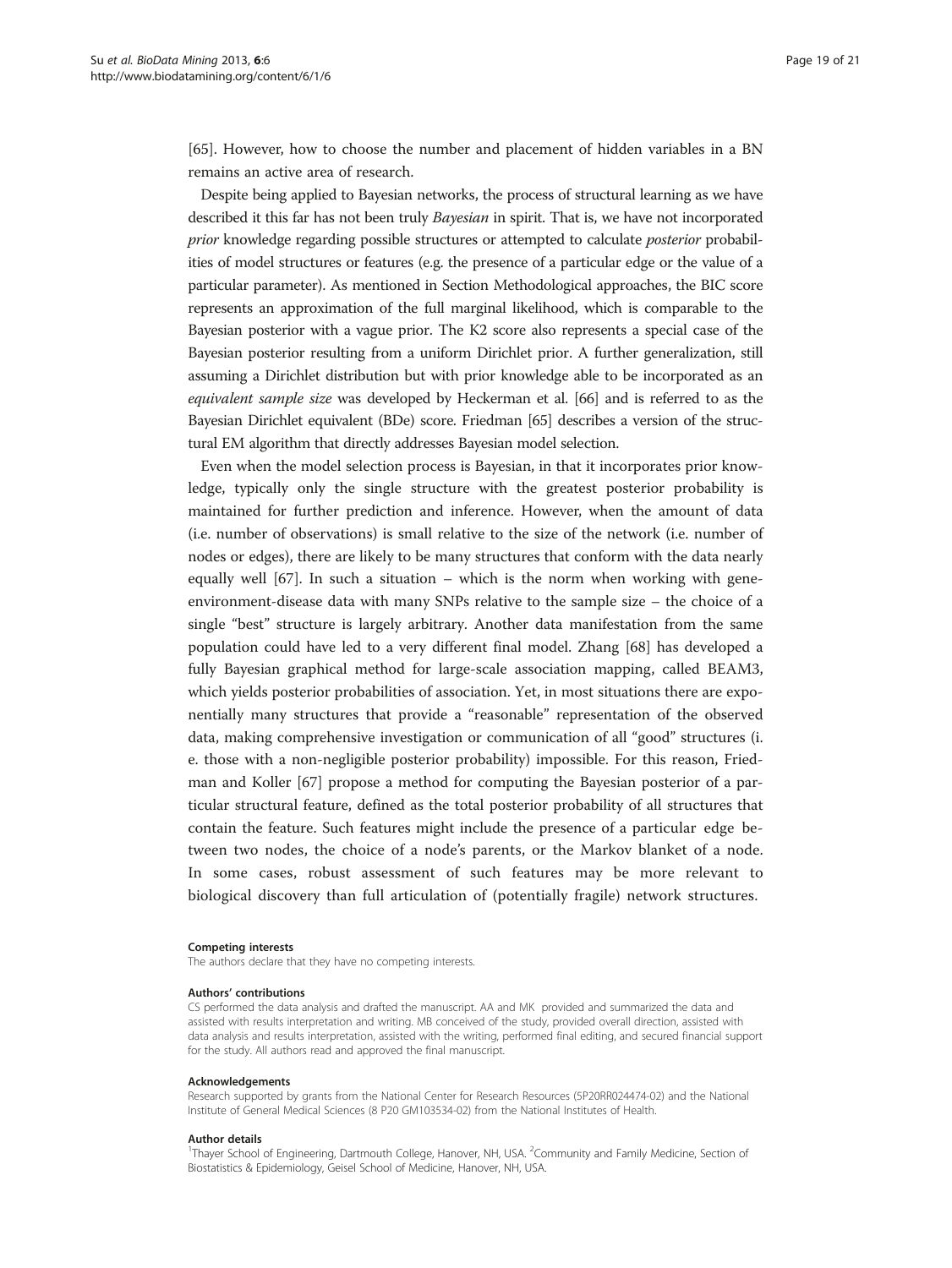<span id="page-19-0"></span>Received: 28 August 2012 Accepted: 10 March 2013 Published: 21 March 2013

#### References

- Botstein D, Risch N: Discovering genotypes underlying human phenotypes: past successes of Mendelian disease, future approaches for complex disease. Nat Genet 2003, 33:228–237.
- 2. Kraft P, Yen YC, Stram DO, Morrison J, Gauderman WJ: Exploiting gene-environment interaction to detect genetic associations. Hum Hered 2007, 63:111–119.
- 3. Ng PC, Venter JC, Murray SS, Levy S: An agenda for personalized medicine. Nature 2009, 461:724–726.
- Hamburg MA, Collins FS: The path to personalized medicine. N Engl J Med 2010, 363:301-304.
- 5. Rodin AS, Boerwinkle E: Mining genetic epidemiology data with Bayesian networks I: Bayesian networks and example application (plasma apoE levels). Bioinformatics 2005, 21:3273–3278.
- Sebastiani P, Ramoni MF, Nolan V, Baldwin CT, Steinberg MH: Genetic dissection and prognostic modeling of overt stroke in sickle cell anemia. Nat Genet 2005, 37:435–440.
- 7. Pourret O, Naim P, Marcot B: Bayesian networks: a practical guide to applications.
- West Sussex: John Wiley & Sons; 2008.
- 8. Friedman N, Linial M, Nachman I, Pe'er D: Using Bayesian networks to analyze expression data. J Comp Biol 2000, 7:601–620.
- 9. Yu J, Smith VA, Wang PP, Hartemink AJ, Jarvis ED: Advances to Bayesian network inference for generating causal networks from observational biological data. Bioinfomatics 2004, 20:3594–3603.
- 10. Friedman N: Inferring cellular networks using probabilistic graphical models. Science 2004, 303:799-805.
- 11. Sachs K, Perez O, Pe'er D, Lauffenburger DA, Nolan GP: Causal protein-signaling networks derived from multi-parameter single-cell data. Science 2005, 308:523–529.
- 12. Bradford JR, Needham CJ, Bulpitt AJ, Westhead DR: Insights into protein-protein interfaces using a Bayesian network prediction method. J Mol Biol 2006, 362:365–386.
- 13. Jansen R, Yu H, Greenbaum D, Kluger Y, Krogan NJ, Chung S, Emili A, Snyder M, Greenblatt JF, Gerstein M: A Bayesian networks approach for predicting protein-protein interactions from genomic data. Science 2003, 302:449–453.
- 14. Lauritzen SL, Sheehan NA: Graphical models for genetic analysis. Statist Sci 2004, 18:489-514.
- 15. Rouprêt M, Hupertan V, Yates DR, Comperat E, Catto JW, Meuth M, Lackmichi A, Ricci S, Lacave R, Gattegno B, Richard F, Hamdy FC, Cussenot O: A comparison of the performance of microsatellite and methylation urine analysis for predicting the recurrence of urothelial cell carcinoma, and definition of a set of markers by Bayesian network analysis. BJU International 2008, 101:1448–1453.
- 16. Darwiche A: Modelling and reasoning with Bayesian networks. Cambridge: Cambridge University Press; 2009.
- 17. Neapolitan R: Learning Bayesian networks. Upper Saddle River: Pearson Prentice Hall; 2003.
- 18. Pearl J: Causality: models, reasoning, and inference. Cambridge: Cambridge University Press; 2000.
- 19. Sebastiani P, Perls TT: Complex genetic models. In Bayesian networks: A practical guide to applications. Edited by Pourret O, Naim P, Marcot B. West Sussex: Wiley and Sons; 2008:53–72.
- 20. Thornton-Wells TA, Moore JH, Haines JL: Genetics, statistics and human disease: analytical retooling for complexity. TRENDS in Genetics 2004, 20:640–647.
- 21. Ziegler A, Inke RK, Thompson JR: Biostatistical aspects of genome-wide association studies. Biometric J 2008, 50:1-21.
- 22. Moore JH, Asselbergs FW, Williams SM: Bioinformatics challenges for genome-wide association studies. Bioinformatics 2010, 26:445–455.
- 23. Moore JH, Williams SM: New strategies for identifying gene-gene interactions in hypertension. Ann Med 2002, 34:88-95.
- 24. Millstein J, Conti DV, Gilliland FD, Gauderman WJ: A testing framework for identifying susceptibility genes in the presence of epistasis. Am J Hum Genet 2006, 78:15–27.
- 25. Marchini J, Donnelly P, Cardon LR: Genome-wide strategies for detecting multiple loci than influence complex diseases. Nat Genet 2005, 37:413–417.
- 26. Moore JH: The ubiquitous nature of epistasis in determining susceptibility to common human diseases. Hum Hered 2003, 56:73–82.
- 27. Ritchie MD, Hahn LW, Roodi N, Bailey LR, Dupont WD, Parl FF, Moore JH: Multifactor dimensionality reduction reveals high-order interactions among estrogen metabolism genes in sporadic breast cancer. Am J Hum Genet 2001, 69:138–147.
- 28. Hahn LW, Ritchie MD, Moore JH: Multifactor dimensionality reduction software for detecting gene-gene and gene-environment interactions. Bioinformatics 2003, 19:376–382.
- 29. Borsuk ME: Bayesian networks. Ecological informatics, Encyclopedia of ecology. Oxford: Elsevier; 2008:307–317.
- 30. Glymour C, Scheines R, Spirtes P, Kelly K: Discovering causal structure: artificial intelligence, philosophy of science, and statistical modeling. Orlando: Academic; 1987.
- 31. Spirtes P, Glymour C, Scheines R: From probability to causality. Philos Stud 1990, 64:1-36.
- 32. Verma T, Pearl J: An algorithm for deciding if a set of observed independencies has a causal explanation. In Proceedings of the eighth conference on uncertainty in artificial intelligence (UAI-92). Edited by Dubois D, Wellman MP, D'Ambrosio B, Smets P. Burlington, MA: Morgan Kaufmann; 1992:323–330.
- 33. Chickering D, Geiger D, Heckerman D: Learning Bayesian networks: search methods and experimental results. In Proceedings of fifth international workshop on artificial intelligence and statistics. Society for Artificial Intelligence and Statistics: Fort Lauderdale; 1995.
- 34. Spirtes P, Meek C: Learning Bayesian networks with discrete variables from data. In Proceedings of first international conference on knowledge discovery and data mining. San Francisco: Morgan Kaufmann; 1995.
- 35. Needham CJ, Bradford JR, Bulpitt AJ, Westhead DR: A primer on learning in Bayesian networks for computational biology. PLoS Computational Biology 2007, 3:1409–1416.
- 36. Cooper GF, Herskovits E: A Bayesian method for the induction of probabilistic networks from data. Mach Learn 1992, 9:309–347.